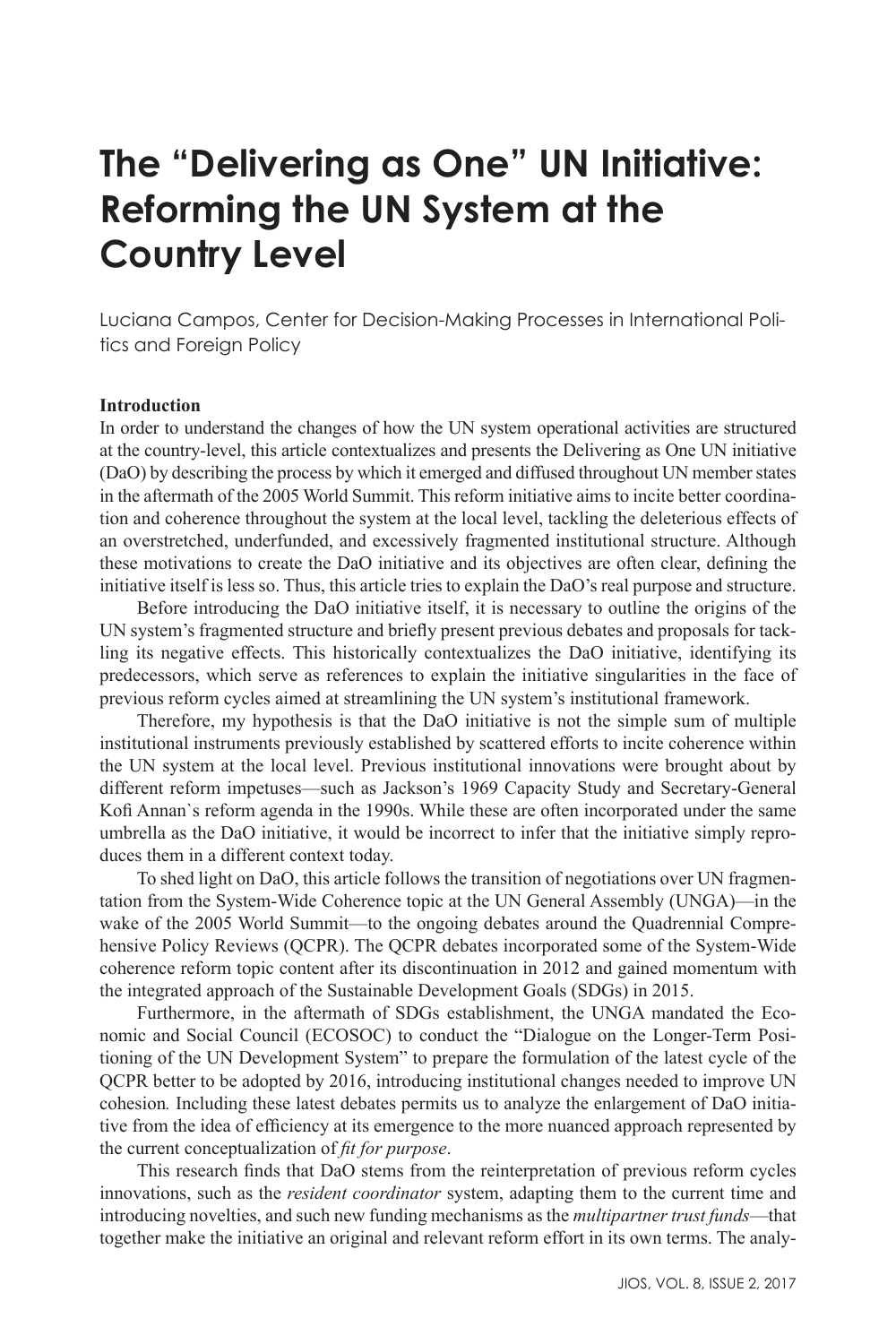sis of the debates surrounding DaO shed light on how its emergence and diffusion bear witness of a compromise between aid donors and recipients over the reach and degree of centralization advanced by the initiative—aid recipients engaging with it in spite of initial resistance.

Methodologically, the analysis of UN documents and other primary data, as well as publications by UN observers, were especially relevant for analyzing the history of UN local activities. Research was conducted through interviews with practitioners from both UN system headquarters and UN country teams (UNCT). The period of focus was between 2006 and 2016, when the debate over UN activities on the ground gained prominence following the 2005 World Summit and the Agenda 2030, unleashing the adoption of multiple resolutions and initiatives over the subject.

The article is divided into three parts. First, I introduce the UN system institutional fragmentation and its historical origins, briefly describing debates over a more centralized system. In the second part, the focus is on contextualizing the DaO by identifying previous reform proposals that it would retake and by presenting the debate between member states over the "High-Level Panel on System-Wide Coherence" report at UNGA, which led to the establishment of the initiative. The third section defines the DaO initiative, laying down its pillars and appreciating its pilot experiences and its diffusion throughout countries that originally resisted its creation at UNGA reform negotiations. The research then assesses the current initiative status, taking into account the latest developments after the end of the pilot phase in 2012 and the current debates over Quadrennial Reviews of UN system operational activities*.* 

#### **The Historical Origins of the UN System's Fragmented Framework**

It is not exactly accurate to refer to the UN as a single body, since it consists of a complex network of interconnected assemblies, councils, committees, commissions, specialized agencies, programs, and funds (Smith 2006, p. 19). The UN system comprises the UN, with its main organs and subsidiary bodies, such as funds and programs, and specialized agencies and related organizations.<sup>1</sup> This whole institutional framework is labeled the UN *system*, but even this term implies more cohesion and coherence than its behavior characterizes, since its horizontal nature of authority does not encompass a top-down hierarchy (Weiss 2013, pp. 73–75).

The fragmented framework of the UN system dates to its origins in the aftermath of World War II, and it gave birth to a debate placing centralists and decentralists in an opposition that echoed throughout UN history and has arrived today with new colors. Both then and today, while centralists believe the fragmentation exerts a negative force on the UN system's cohesion and effectiveness, decentralists argue that the fragmented system is in the best interest of member states, as it offers better possibilities to exert control over it, as well as to diversify and multiply cooperation partners and possibilities (UN 2005; Muller 2010). Thus, decentralists advocate for UN bodies' autonomy, while centralists problematize the potential outcomes of the lack of harmonization and cohesion among the UN system.

At the beginning of the UN system, when member states were mostly developed countries, the debate between centralists and decentralists was mainly about the degree of autonomy specialized agencies' would have (UN 2005). In this period, representatives of specialized agencies advocated for decentralization, while member states often argued in favor of a more centralized system, making, however, little effort to consolidate the coordination mechanism of the system (Muller 2010, p. 31).

The specialized agencies' staff perceived centralization as a threat to its independence, engaging in the debate to resist centralization. On the other hand, member states' lack of engagement in favor of the coordination mechanisms is associated with their perception that a fragmented system permits them to act more freely. Multiples arenas of negotiations allows their strategic use (Tsebelis 1990), enabling member states to choose from the UN

<sup>1.</sup> The UN main organs are the General Assembly, Security Council, Economic and Social Council, Trusteeship Council, International Court of Justice, and Secretariat (Chapter III, paragraph 1).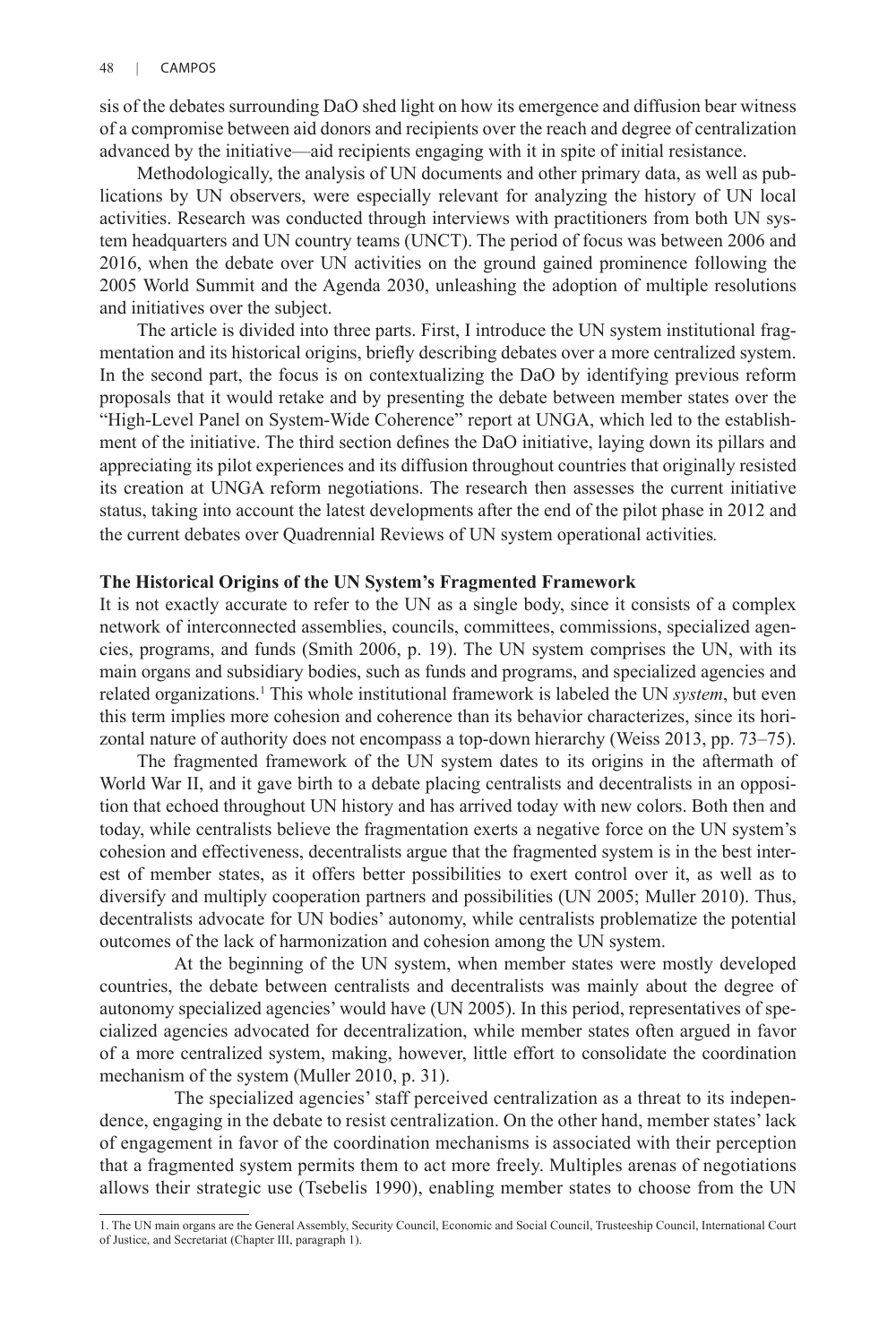system's multiple decision-making arenas to leverage their bargaining power in favor of its preferences and interests.

The coordination function was formally delegated to the ECOSOC by the UN Charter and relationship agreements between the UN and specialized agencies were signed and subjected to UNGA approval (article 63, paragraph 1 and 2), including the Breton Woods institutions, such as the International Monetary Fund (IMF) and the World Bank (WB).2 These agreements, along with the UN charter prescriptions, are the normative base for integrating these entities to the UN system. They are complemented by institutional mechanisms put into place to implement these interconnections and to guarantee compliance with the normative prescriptions. In 1946, the Administrative Committee on Coordination (ACC)—made up of agency heads and chaired by the UN secretary-general—was created to ensure the implementation of those agreements between the UN and the specialized agencies (UNSCEB 2015).

However, ECOSOC could not fulfill its inter-agency coordination mandate due to stakeholders' resistance, and since the means through which its coordination authority over the specialized agencies was to be implemented—consultations and recommendations—lacked enforcement capacity. Accordingly, specialized agencies were established and developed into highly autonomous bodies whose activities on the ground have little coordination. Therefore, there is a gap between the UN Charter prescription concerning the UN system institutional framework for coordination and the authority relations verified in practice among the UN system's formally independent entities, such as the specialized agencies.

In different historical contexts, a succession of factors furthered this fragmentation to the harmful point that currently characterizes it. The emergence of the development agenda from 1960s and the consequent multiplication of UN entities and operational activities is one of these historical moments. After the end of the Cold War, the division of the UN agenda into thematic silos is also a factor that has weighed in favor of fragmentation, which some associate with the vertical nature of the Millennium Development Goals (MDGs) (Jenks and Jones 2013).3 Recently, the financing pattern of UN operational activities—increasingly short-term, voluntary, and earmarked rather than long-term, assessed, or obligatory—has been identified as favoring the excessive fragmentation and its negative effects (Weinlich 2011; Jenks and Jones 2013; Weiss 2013).

These factors have given birth to different rounds of debates and reform efforts to cope with the acute institutional decentralization effects, such as the UN system's lack of cohesion and coherence that has the potential to decrease its relevance within global cooperation dynamics (UN 2005, A/60/1). The duplication, competition for funds, and low capacity for strategic action are noted as some of the problems that currently defy the proper achievement of the UN system mandate.

The duplication is the result of UN entities undertaking the same operational activities, due to overlapping mandates and implementing them through different procedures, leading to inconsistencies derived from the lack of procedural harmony and to the rise of transaction costs. The competition for funds is a consequence of the development and humanitarian activities' decentralized financing pattern making UN bodies compete for financial resources, while further pressure is presented by the stagnation of assessed budgets. The limited ability to act strategically is a consequence of the previous challenges, since uncoordinated activities do not explore complementarity among the system's units and hampers well-informed and effective collective actions, which might range in focus from more specific matters to broader endeavors, such as setting common strategic plans (A/60/1; DaO independent Evaluation 2012).

<sup>2.</sup> An exception is the International Atomic Energy Agency reports to the Security Council.

<sup>3.</sup> To recognize the impact of MDGs over UN system institutional fragmentation is not necessary to decline policy and programing coherence gains resulting from MDG's establishment.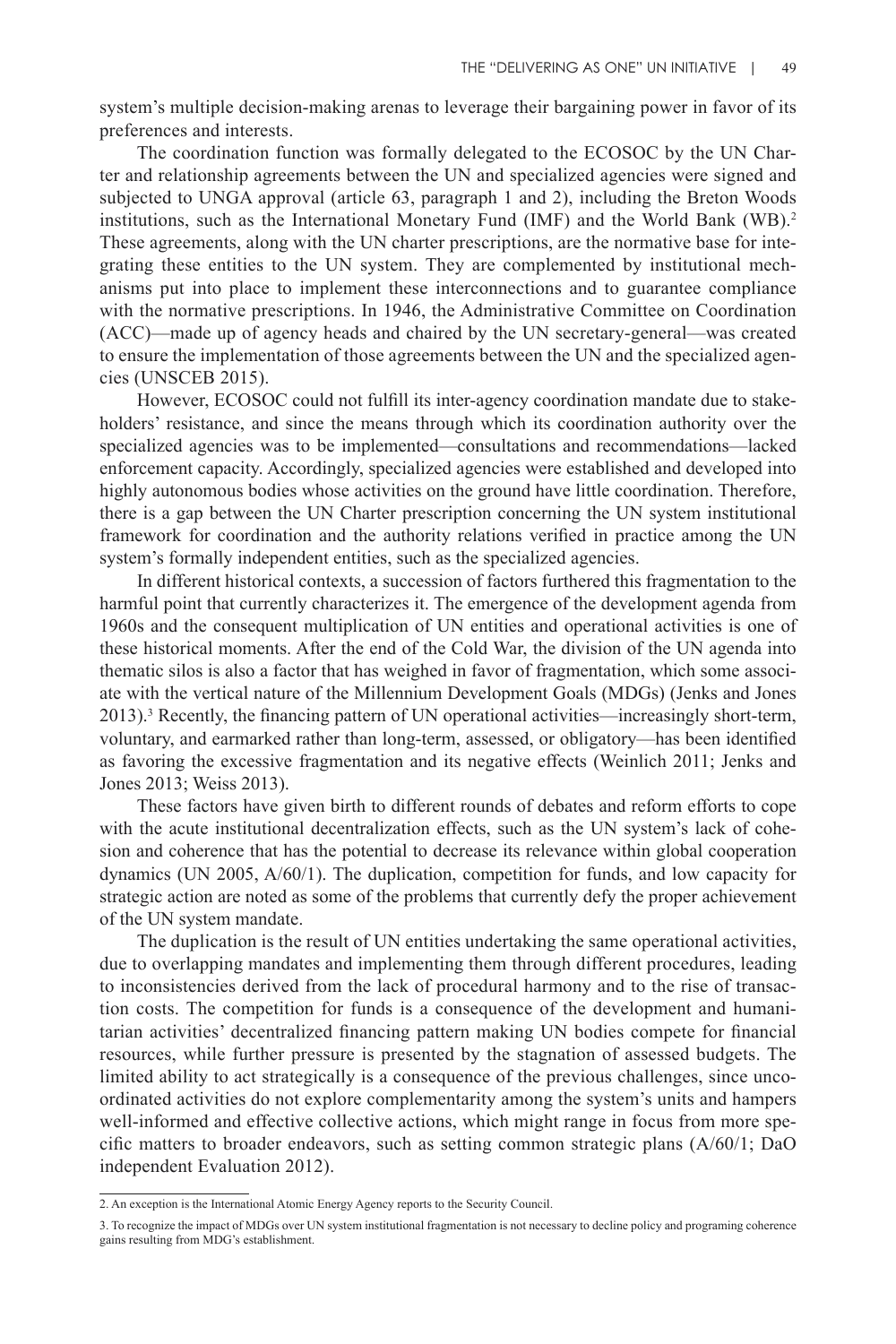Consequently, the lack of coordinating among entities that compose the UN system means they may take contradictory positions and policies when faced with global challenges. For example, the multifold and divergent responses to the HIV-AIDS epidemic led to the 1994 creation of the Joint United Nations Programme on HIV/AIDS (UNAIDS). Criticism of the World Health Organization (WHO) and Ministries of Health leadership in response to an epidemic with a multi-sectoral nature resulted in a UNAIDS mandate to build a global consensus over HIV/AIDS policies. Rather than limiting itself to public health policies, to be effective this approach needed the engagement of other UN agencies and local ministries involved with social and educational issues (Nay 2009; Weiss 2013, p. 157–58).

This debate between centralist and decentralists has accompanied different historical contexts since the UN system's inception and remains to this day, but in each context, the debate presented nuances related to its own historical specificities. Addressing these nuances makes it possible to better contextualize and present the DaO initiative, defining its place in the overall historical debate between centralists and decentralists.

#### **UN System Institutional Fragmentation Reform Proposals**

## *The Capacity Study and Annan`s Reform Agenda: Aligning the UN System through Horizontal Centralization and Vertical Decentralization*

The debate between centralists and decentralists along the UN system's seventy years can be divided into three periods often used to characterize the UN's history. In the first period, from 1945 to 1960s, the debate focused on the relationship between the specialized agencies and the UN, as briefly presented above. In the 1960s, decolonization meant the UN increasingly took over tasks on development cooperation, and new UN system entities were created to advance these tasks, raising concerns about institutional fragmentation and accentuating the debates. The third, and current, period came with the end of the Cold War, when an overstretched and underfunded UN led to a reform agenda in which institutional fragmentation was the subject of several change proposals and fierce debates. The focus of this and the next section is to address the second and third periods, since this debate became particularly intricate in terms of UN system operational activities at the local level in these periods.4

The period beginning in the 1960s accompanied the emergence of the development agenda at the UN and the rise of a growing number of entities, especially funds and programs, that were seen as ways to coordinate specialized agencies and other entities that enjoyed legal autonomy through common programing and financing. The proliferation of UN entities had led to scattered and unconnected efforts at the country level, being identified as a source not only of UN system ineffectiveness but also of the overall international aid endeavors (Pearson Commission 1969). However, countries' recipients of aid saw the UN system decentralization as an institutional feature that promoted the diversification of their cooperation partners and advocated for better adaptation of UN local activities to their needs, which they argued could be accomplished by headquarters granting more autonomy to UN country teams (Jackson 1969).

The UN Development Programme (UNDP) had been established in 1958 to advance the UN system's technical cooperation through joint programing. In 1969, amid aid donors awareness of aid effectiveness and recipients demands for national ownership over aid flows, the UNDP ordered a study by Sir Robert Jackson on how it could fulfill its mandate to coordinate UN system operational activities for development that take place mostly at the local level.

The Jackson *Capacity Study of United Nations Development System* was a benchmark in the debate between centralists and decentralists, defending the former approach but with nuances. While it recommended a horizontal centralization at headquarters and with UN country teams, it also advocated for a maximum vertical decentralization, this

<sup>4.</sup> However, this article's intent is not to unravel every debate and negotiation behind each report and reform proposal but rather to focus on negotiations behind the DaO emergence, referring to previous debates among centralists and decentralist briefly as a manner of historically contextualizing the latter.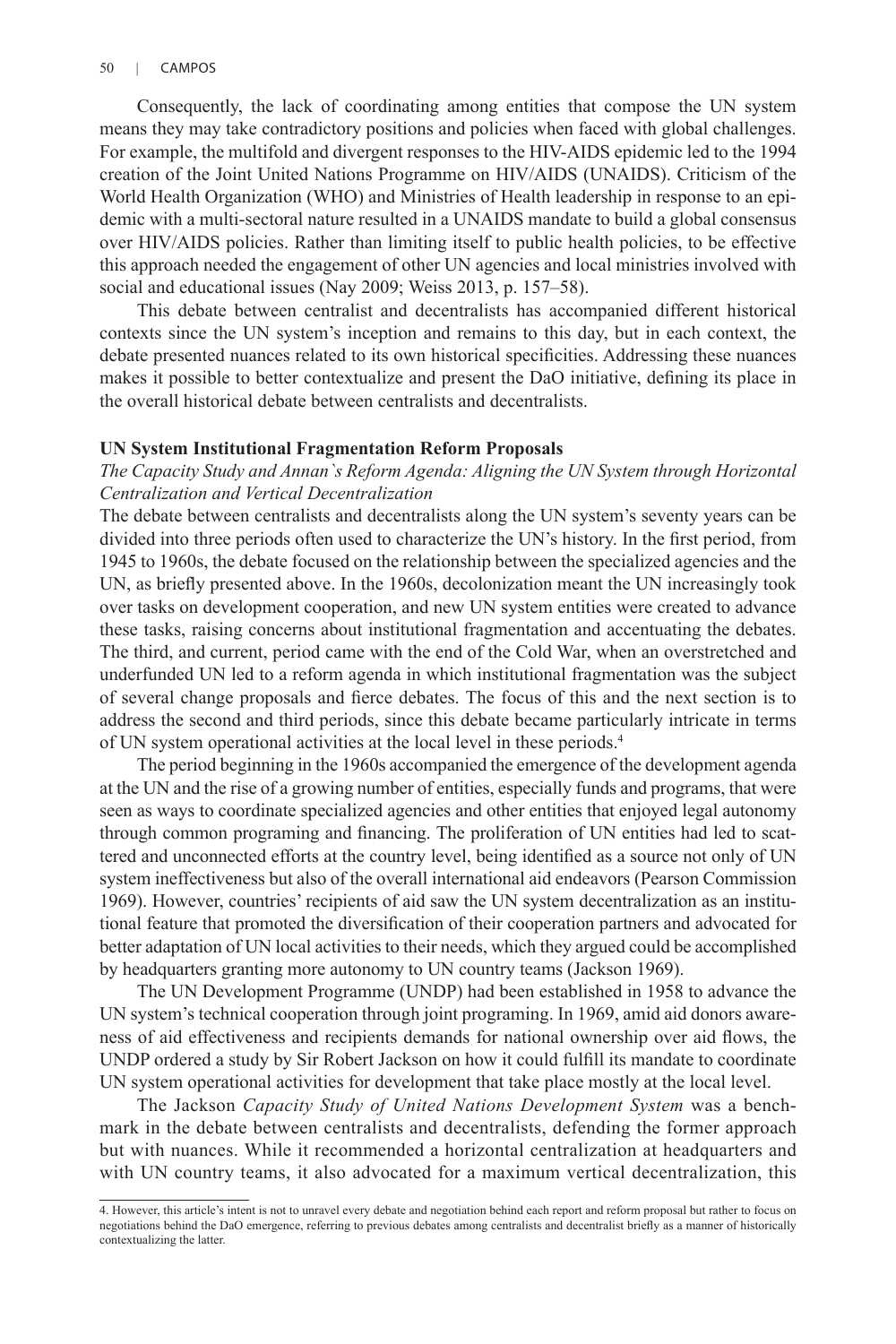being the basic philosophy behind the report, as put by one of its drafters, Margaret Joan Anstee (Weiss 2013, p. 107).

Horizontal centralization was to be pursued both at the systemic and the local levels. At the systemic level, Anstee states that centralization would stem from the UNDP mandate as the sole funder of UN system and cooperation with host countries, giving UNDP leverage to bring the agencies together through an integrating approach that would leave behind the pattern of separate and unrelated projects sponsored by each specialized agency. At the local level, the capacity study defended an undivided UN system presence, which would be consolidated by a unified local programing and leadership, the latter two both being implemented as a UNDP new system of country programs and of UNDP resident coordinators (GA/Res-32/197).<sup>5</sup> As previously mentioned, developing countries were not fond of the horizontal centralization, since they saw UN entities' multiplicity as broadening cooperation options.

The vertical decentralization is based on the idea that development is locally driven and, therefore, the UN system's activities should be largely determined at the country level, where the UN would act in response to local demands. This implied a bottom-up approach, based on the alignment of a UN system country program and each country's planning for development. The report underlined that UN operational activities should not be based on a pre-determined formula, highlighting the importance of respecting local specificities in the concept that "no size fits all" (Jackson 1969). This vertical decentralization meets aid recipients' demands for national ownership over international cooperation and for more autonomy for UNCTs.

In 1977, building on a point of convergence between member-states' donors and recipients of aid, the UNGA Resolution 32/197 created the resident coordinator (RC) system and established the UNDP system of country programs as reference to all UN organizations.<sup>6</sup> Paragraph 34 states:

On behalf of the [whole] United Nations system, over-all responsibility for, an coordination of, operational activities for development carried out at the country level should be entrusted to a single official to be designated taking into account the sectors of particular interest to the countries of assignments, in consultation with and with the consent of Government concerned, who should exercise team leadership and be responsible for evolving at the country level a multidisciplinary dimension in sectoral development assistance programmes.

In practice, the RC function was taken by the UNDP resident representatives, while the country program was often criticized by member-states' recipients of aid as being set without taking their priorities into consideration. UNDP exerted coordination over UN system operational activities by running 75 percent of all technical assistance funds—90 percent of which was regular voluntary contributions, while specialized agencies remained in charge of implementation (Jenks 2014, p. 1814).<sup>7</sup> However, also in 1970s, the UNDP passed to be an implementer, undermining its role as coordinator and the RC leadership legitimacy. Despite advances stemming from the creation of entities in response to Global South countries demands, such as the UN Conference on Trade and Development (UNCTAD) established in 1964, many of the recipients had not yet developed their full capacity to build up national development plans, maintaining international actors' uneven power of influence over development cooperation priorities.

As a result, many recommendations from the report and of the resolution were not implemented due to a combination of member states lack of consistency (Weinlich 2011; Jenks and

<sup>5.</sup> www.un.org/ga/search/view\_doc.asp?symbol=a/res/32/197.

<sup>6.</sup> This resolution endorses the conclusions and recommendations of the Ad Hoc Committee on Restructuring of the Economic and Social Sectors of the United Nations System.

<sup>7.</sup> Recipient agencies were concentrated in six UN specialized agencies: WHO, ILO, UNESCO, UNIDO, and the UN itself (main organs, funds, and programs), which together accounted for more than half of the UN system cooperation implementation expenditures (Jenks 2014, p. 1814).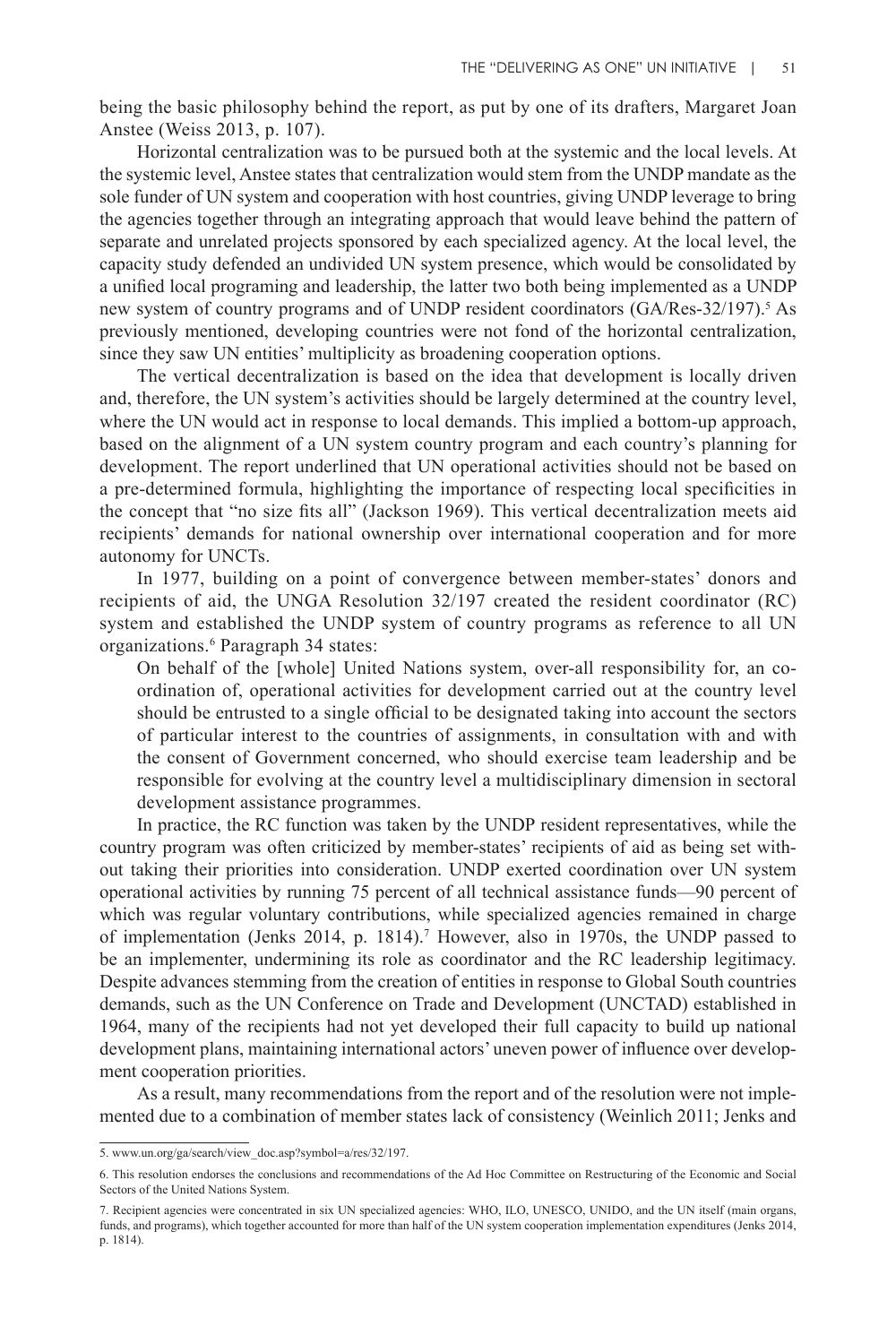Jones 2013) and the UN's bureaucracy resistance (Weiss 2013). Member states kept offering resources to projects and entities individually, and practitioners' recalcitrant position over the new approach even came from within UNDP higher ranks. Notwithstanding, the idea that UN activities "success would be largely determined at the country level" and, therefore, there should be only *one strategy* (Jackson 1969, p. 162), echoed throughout the decades.

The third phase coincides with the end of the Cold War and globalization, being a turning point to UN operational activities. Specialized agencies and the UNDP lost, respectively, their quasi-monopoly over UN operational activities implementation and funding allocation and supervision, in parallel with the growing share of non-core earmarked contributions for funding UN activities (UN 2005; UN 2011; Weinlich 2011; Jenks and Jones 2013). Accordingly, agencies advanced their own funding strategies, leading to the competition for resources among them. By the late 1980s, developing countries had advanced national capacities that enabled them to implement multilateral cooperation, accounting for more than half of the programs delivered (Jenks 2014, p. 1815).<sup>8</sup> The result was that UN operational activities *"became a myriad of numerous, often small scale, interventions responsive to a multitude of governments priorities expressed across a wide range of ministries"* (Jenks and Jones 2013, p. 25).

In 1989, trying to cope with the lack of cohesion among the UN system, which resulted from the piecemeal approach and the absence of a system-wide source of finance, the UNGA created the Triennial Comprehensive Policy Review (TCPR) to offer guidance and to improve UN operational activities coherence  $(A/RES/44/211)$ .<sup>9</sup> The TCPR mandate was to review UN system policies and mechanisms that enabled its operational activities to play their assigned role, assessing how the system was positioned at the country level. In doing so, the TCPR should also identify changes that might be needed to make the UN a more cohesive and effective development partner (OESC 2016). However, shortly after its creation, the TCPR had already been discredited, as stated in the 1992 TCPR resolution, which recognized that "the full and coordinated implementation of the resolution 44/211 has not been achieved by the United Nations System" (A/RES/47/199).<sup>10</sup>

In 1997, when Secretary-General Kofi Annan urged reform in his report "Renewing the United Nations: A Programme of Reform" (A/51/950, para. 73), the influence of Jackson's study was clear. At the local level, UN Development Assistance Framework (UNDAF) created a physical document and supporting results framework signed by both the member state government and the UN system entities accredited in a given country. This was to ensure individual *country programs* that UN system funds and programs are harmonized by common objectives and timeframes, inciting goal-oriented collaboration, programmatic coherence, and mutual reinforcement (A/51/950, p. 50, 160–61).

In parallel, the Common Country Assessment (CCA) was created to serve as common instrument for the entire UN system to locally monitor each country's development status, attempting to apply internationally agreed upon development-related norms and goals at UN decision-making forums, as well as conferences, conventions, and summits. The CCA would be a reference to the UNDAF planning and to the UN operation activities evaluations. The reform agenda also turned the former resident coordinator of the UNDP into a local leader for all UN operational activities by establishing a UN resident coordinator system, along with a firewall that should separate it from the UNDP resident representative. This article will show this firewall's lack of implementation was still a problem on the latest reform debates.

The ideas behind the UNDAF are the *country program*, *one strategy,* and *no size fits all* presented in Jackson's report three decades earlier. The intent of the UNDAF is to bridge host

<sup>8.</sup> Jenks states that in the mid-1980s UN agencies' answer to 58 percent of total program delivery financed by UNDP and national execution accounted for only 6 percent, by the mid-1990s, the situation was reversed and national execution corresponded to 58 percent and agencies only 15 percent of UNDP total expenditures (Jenks 2014, p. 1815).

<sup>9.</sup> www.un.org/documents/ga/res/44/a44r211.htm.

<sup>10.</sup> www.un.org/documents/ga/res/47/a47r199.htm.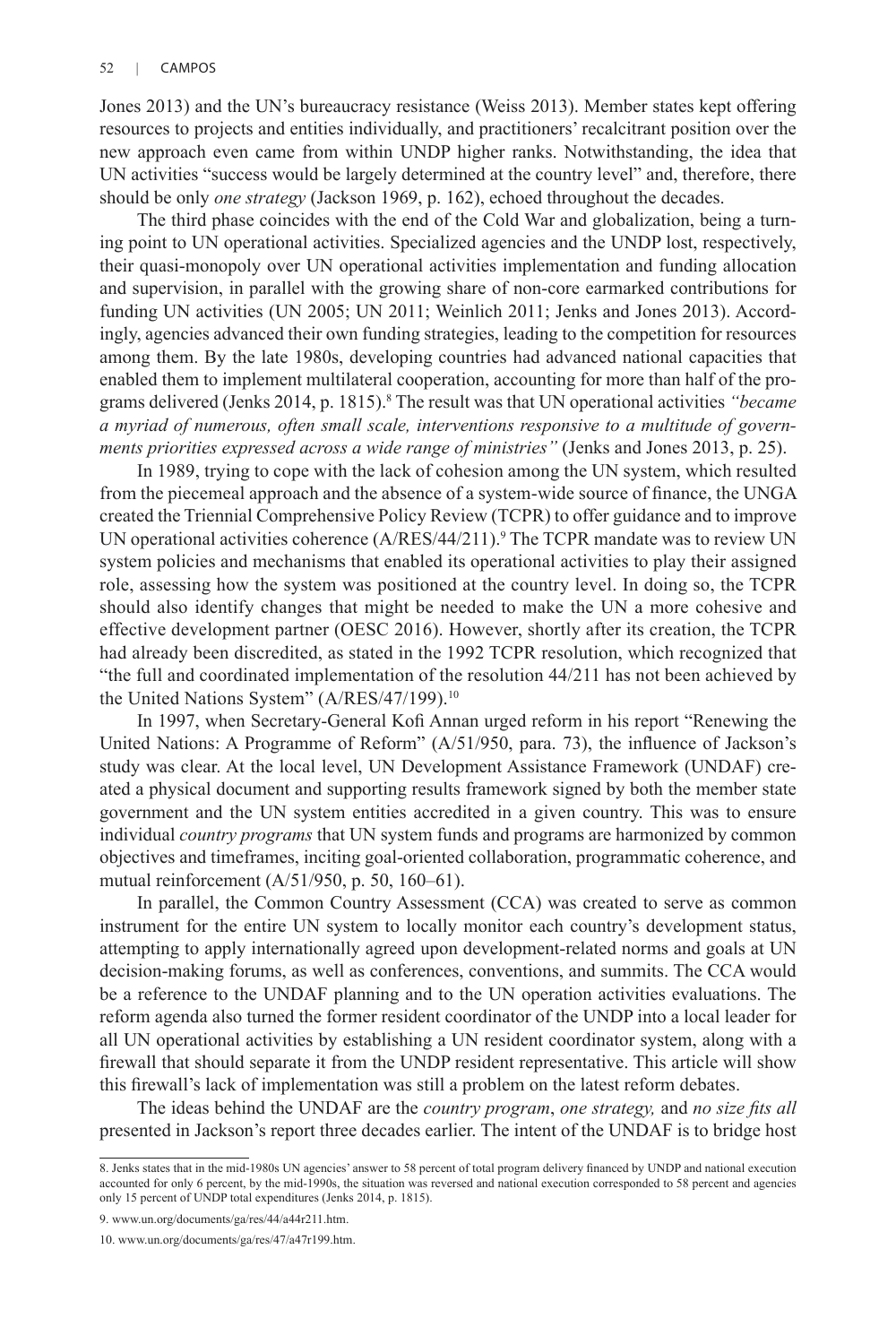countries and the UN, while bringing together the UN's scattered institutional presence and attending to national priorities. This approach implied that coherence at the local level was vital to the overall functioning of the UN operational framework, while emphasizing the need to adapt to local specificities in order to operate effectively. Therefore, the local institutional instruments introduced by Annan`s reform agenda are consistent with the horizontal centralization combined with the vertical decentralization.

At the systemic level, the 1997 reform agenda also pursued horizontal centralization, creating the UN Development Group (UNDG) to coordinate UN funds, programs, specialized agencies, departments, and offices that play a role in development and, therefore, make up the UN Development System (UNDS).<sup>11</sup> The UNDG was created by the secretary-general after stillborn proposals to merge some of the UN entities that played a role in its operational activities, such as the suggestion to merge UNICEF, the World Food Program (WFP), and the UN Population Fund (UNFPA) to the UNDP.12

Merging entities has been taboo throughout UN system reform negotiations, since entities wish to avoid losing autonomy and negotiators are afraid some successful organizations would be undermined in the merging process. An exception to this was UN Women–UN Entity for Gender Equality and the Empowerment of Women, which merged funds and programs on the subject in 2010, following the 2005 World Summit reform agenda.

Following the 1997 reform agenda in the late 1990s and the early 2000s, other attempts emerged to further UN coherence and effectiveness at the systemic level, such as the revitalization of the Triennial Comprehensive Policy Review (TCPR) and the Administrative Committee on Coordination (ACC), which was renamed the UN System Chief Executives Board for Coordination (CEB) in 2001.13

In 2008, the UNGA's resolution 67/226 created the Quadrennial Comprehensive Policy Review, which took the TCPR mandate and recognized it was mostly a sum of the UN system's many parts' reports and plans. This, rather than actually being a review of their activities, would serve as a basis to set strategic priorities through joint decision-making at the UNGA and by each UN system agency's own strategic plans.

In the late 2000s, the CEB was structured into three pillars: the High-Level Committee on Programmes (HLCP), which promotes system-wide cooperation, coordination, and knowledge-sharing in program and operational areas; the High-Level Committee on Management (HLCM), with a mandate to identify and analyze administrative management reforms toward improving efficiency and simplifying business practices; and the UNDG, which is responsible for coordinating UN operational activities at the country level.<sup>14</sup>

In July 2005, the CEB report "One United Nations: Catalyst for Progress and Change— How the Millennium Declaration is Changing the Way the United Nations System Works" credited UN organizations' joint work the way to achieve the Millennium Declaration`s goals. The report put forward the term "One UN" to refer to the idea that a harmonized system demanded policy and practice changes. The report also took the Jackson`s capacity study recommendations and proposed a unified country-level UN presence and influenced the debate for the need of UN institutional change that took place at the 2005 World Summit and at the following sessions at the UNGA.

 This report also crystalized the concept of *One UN* as referring to reform efforts directed to further UN system entities' interagency coordination and coherence, whose proposals range from full integration to loose, but nevertheless effective, interconnections. This presented a

<sup>11.</sup> Annan`s reform agenda has its own negotiations and decision-making dynamics, which is beyond this work's scope, being presented here merely descriptively.

<sup>12.</sup> The UN Population Fund acronym corresponds to the former entity titled UN Fund for Population Activities.

<sup>13.</sup> The CEB currently comprises twenty-nine executive heads of the UN funds, programs, and specialized agencies, from which the inclusion of the Bretton Woods Institutions (the World Bank and the IMF), and related organizations—the WTO and the IAEA—enhanced its legitimacy in consequence of its wider composition.

<sup>14.</sup> For further information, access www.unsceb.org.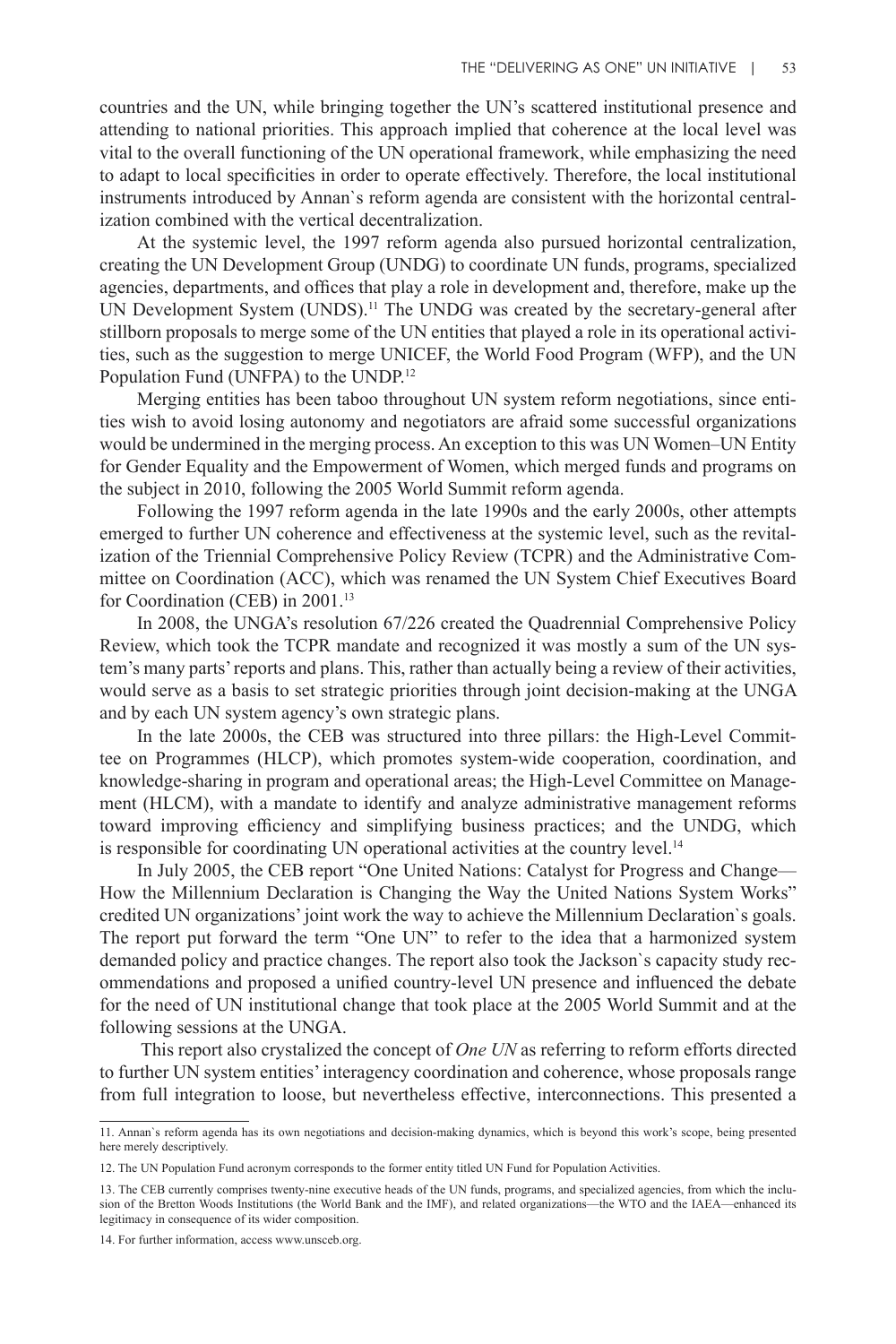consensus among UN system representatives in favor of a less fragmented UN system, contrasting with previous reforms cycles, when, as seen above, specialized agencies' heads and the UNDP openly resisted change.<sup>15</sup>

## *The High-Level Panel on System-Wide Coherence and DaO as a Feasible Alternative of Reform in the Face of Negotiations Deadlock*

The 2005 World Summit triggered a more systematic debate on how to promote a more effective, efficient, and relevant UN, relating its performance with the need for better coordination between its many specialized agencies, programs, and funds.16 Section V of the summit's final document—"Strengthening the United Nations"—calls for UN reform. It stressed that "United Nations bodies should develop good cooperation and coordination in the common endeavor of building a more effective United Nations (art. 147)" and outlined six areas where changes were needed: the UNGA, the Security Council, the ECOSOC, the creation of the Human Rights Council, the secretariat and management reform, and system-wide coherence.

The *system-wide coherence* topic was a formal recognition of the need to change the UN system in order to address its fragmentation and lack of cohesion. Member states admitted the need to overcome issues that hinder the effective delivery of its operational activities, such as competition for funds, duplication, overlapping, and multiple institutional cultures. Secretary-General Kofi Annan, invited by the UNGA to suggest initiatives to advance the subject, appointed a High-Level Panel on United Nations System-Wide Coherence to Development, Humanitarian Assistance, and Environment (HLPSWC).<sup>17</sup>

The HLPSWC report "Delivering as One UN"18 recommended UN changes that implied a more centralized approach to its activities—ranging from the wide review of UN entities' mandates to a unified UN presence at the local level. The HLPWSC report suffered resistance immediately, since the degree of centralization desired by member states varied, mainly putting countries from the global south in conflict with those from the north, with the former overall position to resist changes.<sup>19</sup>

The report's recommendations consisted, at the systemic level, of reviewing all UN entities' mandates and consolidating them under the three pillars of development, humanitarian assistance, and environment, while, at the local level, it suggested that the UN local team and activities should be concentrated under a unified country presence, based on joint leadership, programing, financing, and communication. Altogether, this implied a centralized approach in order to improve UN performance and suffered resistance immediately due to member-states' positions on the matter.

In order to tackle the lack of efficiency and accountability of the UN system, donor countries from the north argued in favor of structural changes, such as entities' consolidation on fewer changes, while recipient countries from the south resisted the north's arguments, afraid that changes were an excuse to cut funds to UN operational activities. The north's position aligned with its broader agenda of aid effectiveness, pointing to the UN system's lack of accountability as a problem in maintaining constituencies' support for their governments funding of the UN. Accordingly, these countries said this made them prioritize earmarked contributions, which has surpassed UN system regular budgets in the last few decades, saying this would not change unless UN reform advanced and argued in favor of centralizing UN

<sup>15.</sup> The politics behind this report are beyond this article's objectives, but its publication already points to a more favorable approach for some degree of centralization than practitioners had in previous reform cycles.

<sup>16.</sup> Full report available at www.un.org/womenwatch/ods/A-RES-60-1-E.pdf.

<sup>17.</sup> For a better understanding of high-level panels and other commissions' roles in international decision-making, see Gareth Evans's article "Commission Diplomacy" in *Oxford Handbook on Modern Diplomacy*, edited by Andrew F. Cooper, Jorge Heine and Ramesh Takur. Oxford University Press, Oxford, 2013.

<sup>18.</sup> Full report available at www.un.org/en/ga/deliveringasone/pdf/mainreport.pdf.

<sup>19.</sup> To grasp the politics behind this development report, see J. Von Freiesleben's chapter "System-Wide Coherence," in *Managing Change at the United Nation*. New York: Center for UN reform Education.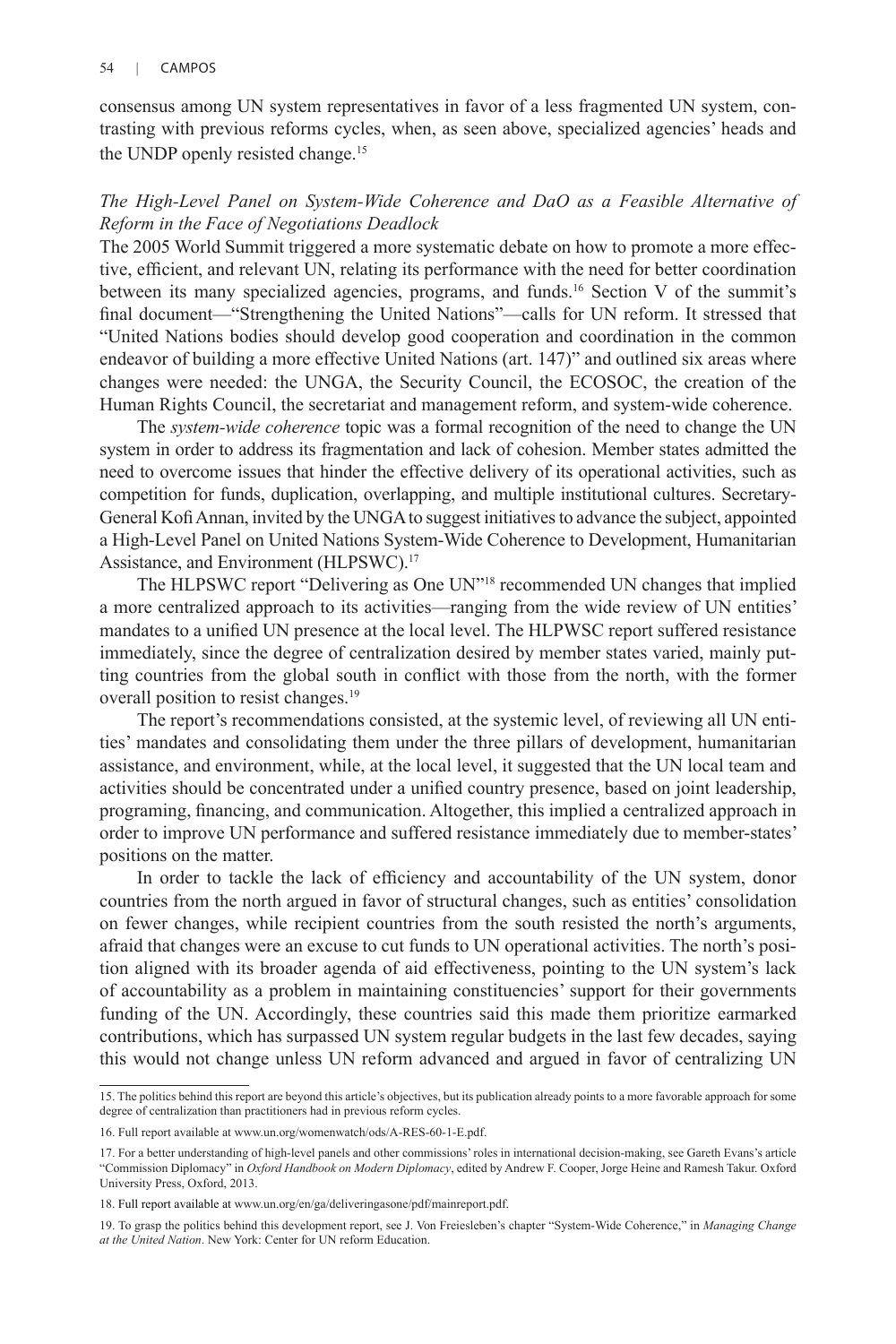activities. Even before the report was out, Canada and thirteen European countries organized themselves under the Group of 13, having their ranks strengthened by other donors when the report was released (Freiesleben 2008, p. 42–43).20

On the other hand, representatives from underdeveloped and developing countries organized behind the lines of the Group of 77 coalition (G-77), through which they usually held a collective position and acted together in development-related themes at UNGA. This was against the establishment of further accountability and standards related to UN entities, being afraid it could set the same kind of conditions of World Bank aid. The G-77 argued that favoring earmarked contributions was actually related to donors trying to impose their preferences on recipients and that there should be room for variety, as diverse structures in the UN system are in their best interest, offering a wider margin of choice and multiple cooperation partners (UN 2005b, para. 25).

This north and south divide led to a deadlock over the report's recommendations; the opportunity for change emerging from divergences among the G-77 members. The G-77 mediumsized and smaller countries continuously emphasized their lesser capacity to better interact with the UN and ended up advocating for a more centralized and rationalized UN system (Swart 2010). These countries frequently complained about the draining procedures to deal with multiple UN entities and about their lack of resources to make themselves present at all UN and G-77 meetings in order to contribute significantly to both stages of internal discussions (Lund 2010).

The resistance from the overall G-77 is related to its larger members' agendas, as they see UN reform debate as part of their wider political interest, such as international trade and the official development aid negotiations (Weinlich 2011; Jenks and Jones 2013).<sup>21</sup> Few countries of the G-77 drive these debates at the UN, especially Brazil, India, and a handful of other countries that have the most interest in these issues (Swart 2010). Therefore, it is hardly possible that discussing operational reforms at this context will advance the best interest of those who compose the G-77 lower hierarchy and lack capacity to make the best of its presence at headquarters.

In order to advance the reform efforts regardless of the lack of consensus between member states, the secretary-general announced eight countries—Albania, Cape Verde, Mozambique, Pakistan, Rwanda, Tanzania, Uruguay, and Vietnam—that volunteered to pilot the report recommendations on changes needed locally until 2012. The panel recommendations implied structuring UN activities under four "ones," which together constitute the DaO initiative: One Programme, One Leader, One Budgetary Framework, and One Office. Since 2007, UN operations in these countries have been an experiment to foster cooperation between UN system actors, especially among the members of the UN Development System.

The debate deadlock did not impede the creation and the progress of the DaO, which built on the engagement of volunteered pilots to implement changes at the country level and on other stakeholders' support, such as donors and UN representatives that attended annual meetings where the initiative was debated.

#### **The "Delivering as One" UN Initiative: Aligning the UN System at the Local Level**

The DaO initiative resembles the capacity study, in that it relies on the idea of horizontal centralization as well as vertical decentralization down to the field level, the main difference being that horizontal centralization is limited to the local level at the DaO initiative, not comprising, necessarily, system-level centralization. Although the DaO's reach has limitations compared to the capacity study's proposal, it presents a more refined version of the alignment of the UN system's local presence, building on institutional instruments' advances that took place between them and adapting as well as innovation in accordance with the contemporary context, such as the current UN funding pattern.

<sup>20.</sup> G-13 members were Canada, Belgium, Denmark, Finland, France, Germany, Ireland, Luxembourg, Netherlands, Norway, Sweden, Switzerland, and UK.

<sup>21.</sup> It is worth noting that G-13 members UK, Norway, Denmark, and Luxemburg met the 0.7 percent benchmark by 2013.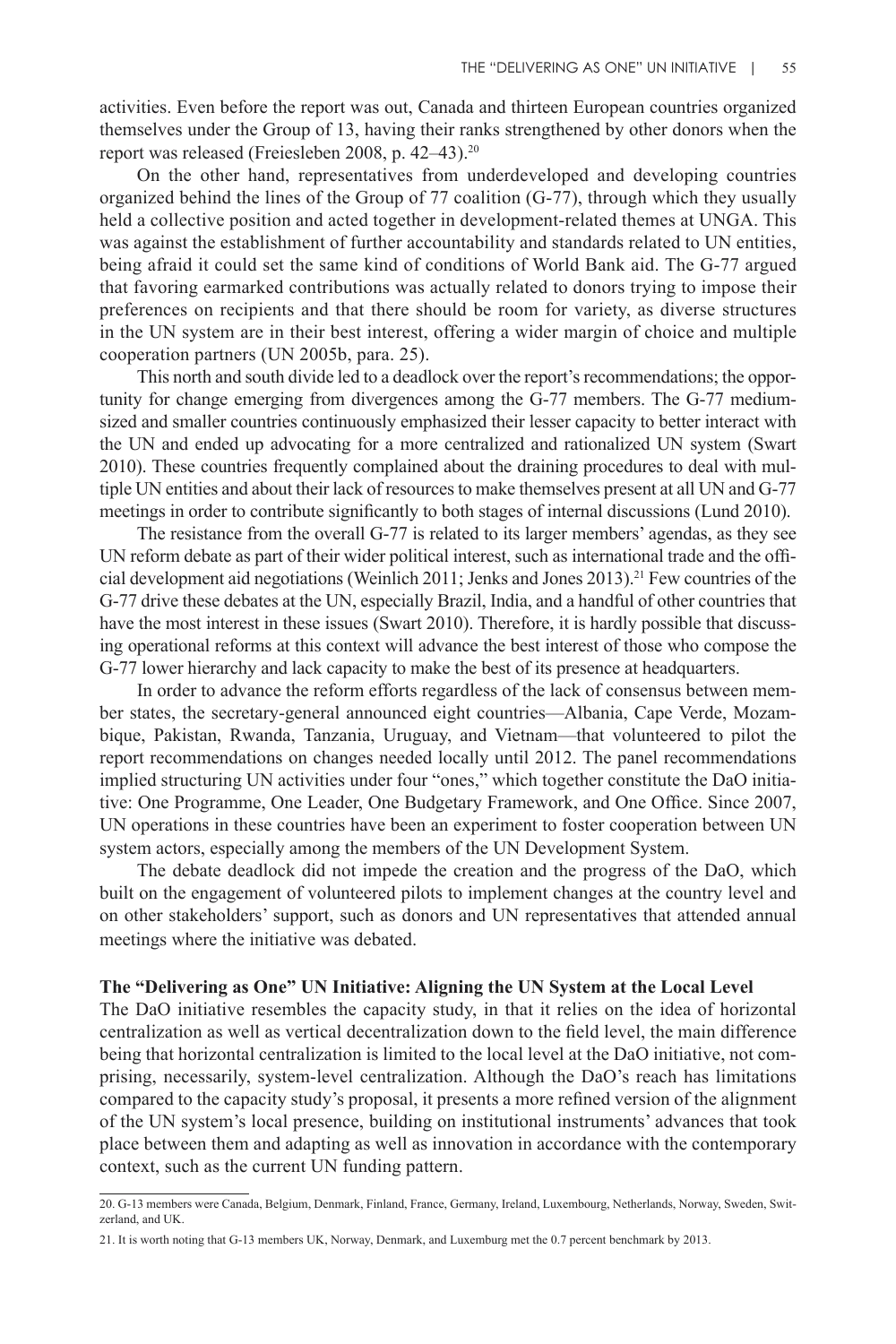#### 56 | CAMPOS

DaO-integrated institutional developments of Annan's reform agenda inspired by the capacity study intends to further horizontal centralization locally—as the UNDAF and the RC system—also recovering the 1969 report's idea of centralized funding as a centripetal force. Nevertheless, the concept of centralized funding was adapted from a previous version in which only one agency would be in charge of all UN operational activities' funding at the systemic level—the UNDP—to a local Common Budgetary Framework align with the common programing of the UN country team, which will be further explored below.

The DaO initiative is based on the structure of UN system field presence into four pillars that entails horizontal centralization along with vertical decentralization. Therefore, it does not prescribe a fixed formula, accommodating UN activities to the local demands and echoing and advocating for the capacity study's idea of *no size fits all*. This means aligning UN activities' programing with local specificities.

The One Programme pillar is based on a document signed by the local government and the UN entities accredited in a given country; it establishes the UN action plan in accordance with the national development framework and internationally agreed development goals (A/61/583). The document is often designated as One Plan, but some countries, such as Mozambique, have kept the UNDAF title, since both represent unified local planning for the participating UN system entities and are often used interchangeably to characterize such an instrument with countries that adopt the DaO.<sup>22</sup>

 Since its creation by the 1997 reform agenda, the UNDAF has received criticism for being merely the simple sum of UN system entities' individual plans to act locally. The intent of the One Programme pillar was to tackle this by encouraging common planning that should stem from a collective endeavor among UN entities. A preliminary analysis of these plans in the pilot countries suggests this collective collaboration proved difficult for the generation of One Plans that created at the initiative's inception. More recently, these plans tend to point out how they were conceived by the collective participation of the plan's signatories from UN system and present the process through which the plan was negotiated, as observed in Vietnam One Plan 2012–2016 (Vietnam 2011, p. 24).23

The One Programme pillar intends to integrate UN local activities to the national development framework and is the starting point to give life to the concept of *no size fits all*, since the plan should align in content and cycle with local development planning. Albeit the 1969 capacity study proposed a Country Program to align with a local National Development Plan, back then both "Development" and, in consequence, a "National Development Plan" had completely different meanings from today, since they were related to an evolutionary idea based on the degree of an economy industrialization. It is also necessary to underscore that, in 1969, many recently independent and underdeveloped countries lacked the capacity to conceive such a plan. Since the 1990s, the development agenda concerns mainly human development and, more recently, poverty eradication, the UN local activities being less concerned with economic growth and more with filling national institutional gaps with technical assistance focused on human development.

The One Leader pillar was conceived to empower the resident coordinator in an attempt to delegate to him or her the authority to negotiate the One Programme on behalf of the entire UN system and hold the whole local team accountable (A/61/583). The resident coordinator should also be provided with adequate staff and other means necessary to effectively manage the UN country team, such as pooled and central funding mechanisms. The resident coordinator should be selected from the best within and outside the UN, diversifying the pattern since its creation in 1997 by selecting staffers accruing mostly from the UNDP ranks.<sup>24</sup>

<sup>22.</sup> The use of these plans as institutional instruments by the UN may vary, this is better observed by comparing them, which is beyond the scope of this analysis.

<sup>23.</sup> This shows the limitation of the Independent Evaluation on DaO finalized in 2012, since it is based on data from an incipient endeavor, whose implementation and impact is yet to be fully analyzed.

<sup>24.</sup> Some representatives of the Food Agriculture Organization are selected outside its staff, which could give some feedback over the advantages and drawbacks of adopting the same practice for select resident coordinators.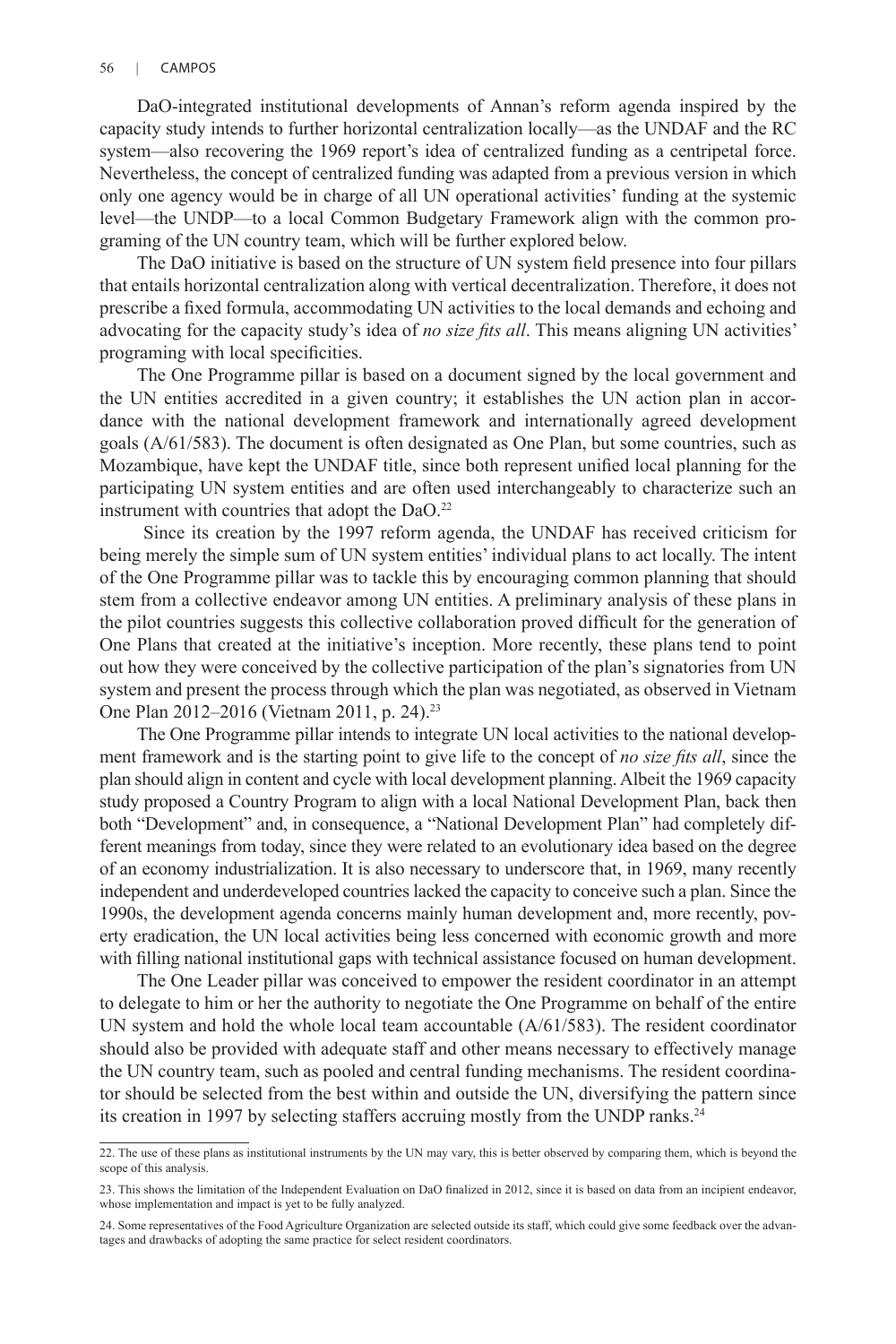The One Office pillar goal was to achieve administrative and management improvements through an integrated results-based system and services support (A/61/583). This would reduce transaction costs by harmonizing business practices. A common infrastructure, when possible, is also suggested by this pillar, since close contacts among the local staff and shared facilities are seen as means that would not only facilitate the harmonization of business practices and the accountability across entities but would also decrease transactions costs.<sup>25</sup> This points out how the DaO incorporates items that were treated separately at the 2005 World Summit, since the One Office pillar, currently denominated Operating as One, encompasses administrative reforms contained on the secretariat and management reform topic of that summit final document.

The One Budgetary Framework pillar was to denote transparency to the local activities' budgets, shedding light on expenses and transaction costs of all UN system entities in the country (A/61/583). The budgetary framework should also connect the funding demands and availability to the One Programme elaboration and implementation. A common budgetary framework is the financial structure for UN development-related operational activities at the country level, including both development and humanitarian-related activities. The common budgetary framework is based on the agreed costs of the UNDAF or the One Programme pillar and was developed for planning, managing, and identifying funding requirements and gaps along a specific country program timeframe (A/71/63-E/2016/8).

The One Budgetary Framework also encompassed the One UN Funds, which were funds established with the same rationality of the Capacity Study suggestion that centralizing the provision of resources would exert pressure in favor of more coordination and coherence at the country level (A/61/583). The One UN Funds would be under the management of the resident coordinator that would also serve as way to leverage this leadership position. The One UN Funds complemented local activities' funding by providing the local team with a centralized source of resources to be divided by them, with the intent to bring them together, serving as carrots to drive the coordination and cohesion among UN system many parts (Weiss 2013, p. 110).

The One UN Fund is part of an innovative financing instrument type, the Multi-Partner Trust Funds (MPTFs). MPTFs were created to permit donors (that are not allowed to contribute to UN operational activities' core resources) to contribute to endeavors with a system-wide scope, not committing to individual organizations' budgets and relying on the UN system's internal allocation mechanism to align with local priorities (Clemarec and Jenks 2016). This type of fund was created in 2004 with the UN Iraq Multi Donor Trust Fund and was put in to place so member states could provide resources by more flexible earmarked contributions. It presents an unprecedented degree of flexibility that enables resources to be strategically and effectively allocated by the judgment of the UN local teams, in contrast with the rigidity of most earmarked contributions (Clemarec and Jenks 2016).

This innovative financial instrument allowed multiple countries to aggregate their contributions in a centralized structure to finance policies and countries in need with pooled funds open to the UN system. However, the One UN Funds have a complementary character, covering mainly underfunded points of the One Programme. This made some affirm that they might have only a residual role since it is a limited source of resources used side by side with core and other earmarked contributions (Clemarec and Jenks 2016), but further empirical evidence is needed, since their role is related to the share of total UN local expenses and the type of activities they cover.<sup>26</sup>

<sup>25.</sup> Albeit DaO Independent Evaluation points to a raise in costs with some pilots, it is not clear if this is compensated by efficiency savings that might follow it.

<sup>26.</sup> There is also the idea of Communicating as One, which is especially relevant for advocacy by UNCT, however, due to the limited scope of this article, this idea will be discussed in another opportunity.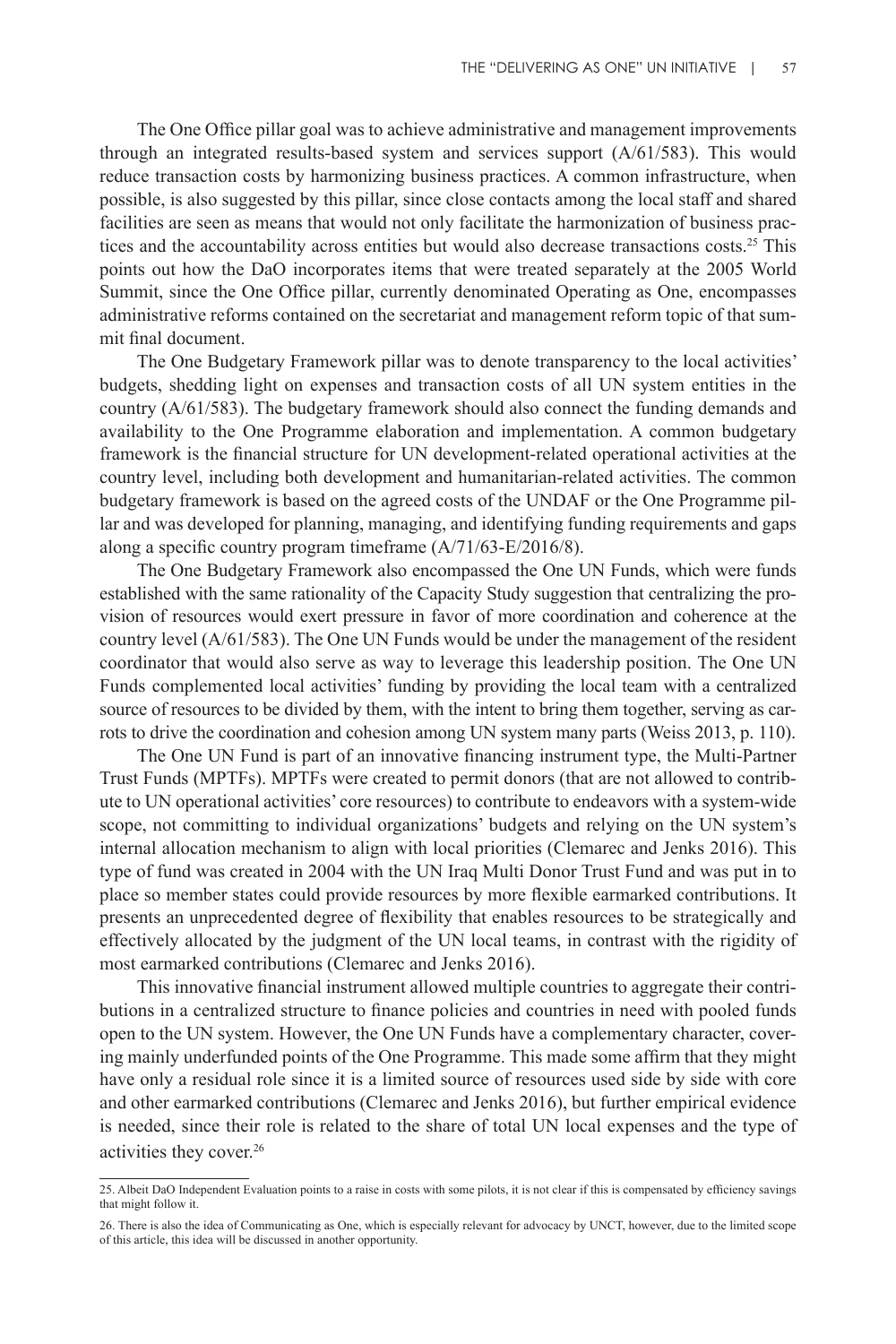## *The Pilot Phase* (2006–12) PILOT COUNTRIES

The countries that volunteered to pilot the DaO are small and medium-sized states' recipients of foreign aid, which present a diverse social-economic, political, and geographic reality. They range from the low-income countries Mozambique, Rwanda, and Tanzania, passing through the low middle-income Cape Verde and Vietnam, and the upper middle-income Albania and Pakistan, to the high-income Uruguay.27 These include countries with huge populations like Pakistan and Vietnam to the very tiny populations of Cape Verde and Uruguay. Many of these countries have come a long way along the last two decades, reaching political stabilization and positive socio-economic indicators. This made some of them reach most of the MDGs, like Rwanda and Vietnam, while others, like Pakistan, face significant economic, governance, and security challenges preventing the achievement of durable development outcomes, not reaching many MDGs by 2015.

 Nevertheless, in the last decade, poverty reduction is a remarkable accomplishment of all DaO pilot countries. While some reached significant reductions of people living in extreme poverty—in Vietnam the rate fell from over 50 percent in the early 1990s to 3 percent today—others still have a considerable part of their population below the poverty line, such as Mozambique at a 40 percent rate, despite its recent rapid economic growth (World Bank 2016). This diversity of the DaO pilot countries illustrates the demands they have for UN local involvement, while some still need action to further reduce poverty, others, due to their new economic status, have emerging demands, such as policies to deal with the rise of economic inequality among the national population. Altogether, the socio-economic diversity of countries that volunteered to pilot the DaO underlines the importance of the UN to adapt its activities to local specifics, as proposed by the no size fits all principle.

 Accordingly, the initiative is not based on a unique formal recipe for all pilot countries to follow, having at their disposal a menu of approaches that could be used and brought together in many ways. This principle does not undermine the DaO's pillars—the four "ones"—since they improve the perception of local specificities by gathering information and organizing them by common programing, summing up the UN entities' capacities to allocate its resources more effectively.

In this regard, the different but equally successful approaches adopted under the pillar One Programme by the DaO's pilots Vietnam and Mozambique are illustrative. The Vietnam country team has developed the concept of program coordination groups, bringing together the diverse expertise from UN entities and providing them a forum for policy dialogue. This had significant outcomes, such as Vietnam's new law on administrative detention in 2012, which led to the shutdown of "rehabilitation centers" for sex workers and gave drug-users, still detained in such centers, the right to due legal process. Furthermore, these centers violated the detainees human rights by not providing access to basic health care, such as HIV-AIDS prevention and treatment, with centers presenting an elevated prevalence and death rate of people living with HIV. The new law was the result of a collective advocacy effort made by UNDOCO, WHO, UNAIDS, UNICEF, and UNDP that worked collectively, along with the local government, to advance changes needed to meet international human rights standards.<sup>28</sup>

In Mozambique, the UN country team had moved beyond joint programing to the concept of policy cluster, which led to policy coherence across its many entities, also leading to tangible advances in areas such as social protection and maternal and child health (Jenks and

<sup>27.</sup> Uruguay's engagement in the DaO initiative can be related to its overall profile of commitment with UN activities, shown, for example, by its involvement in UN peacekeeping operations, to which other DaO pilots are also significant troop contributors.

<sup>28.</sup> The advocacy coordination was led by the acting Resident Coordinator Eamon Murphy, UNAIDS local representative, along with Nicho-<br>las Booth, UNDP's legal policy advisor, as well as WHO's HIV-AIDS office staff, David Ja limited space does not permit me to cite.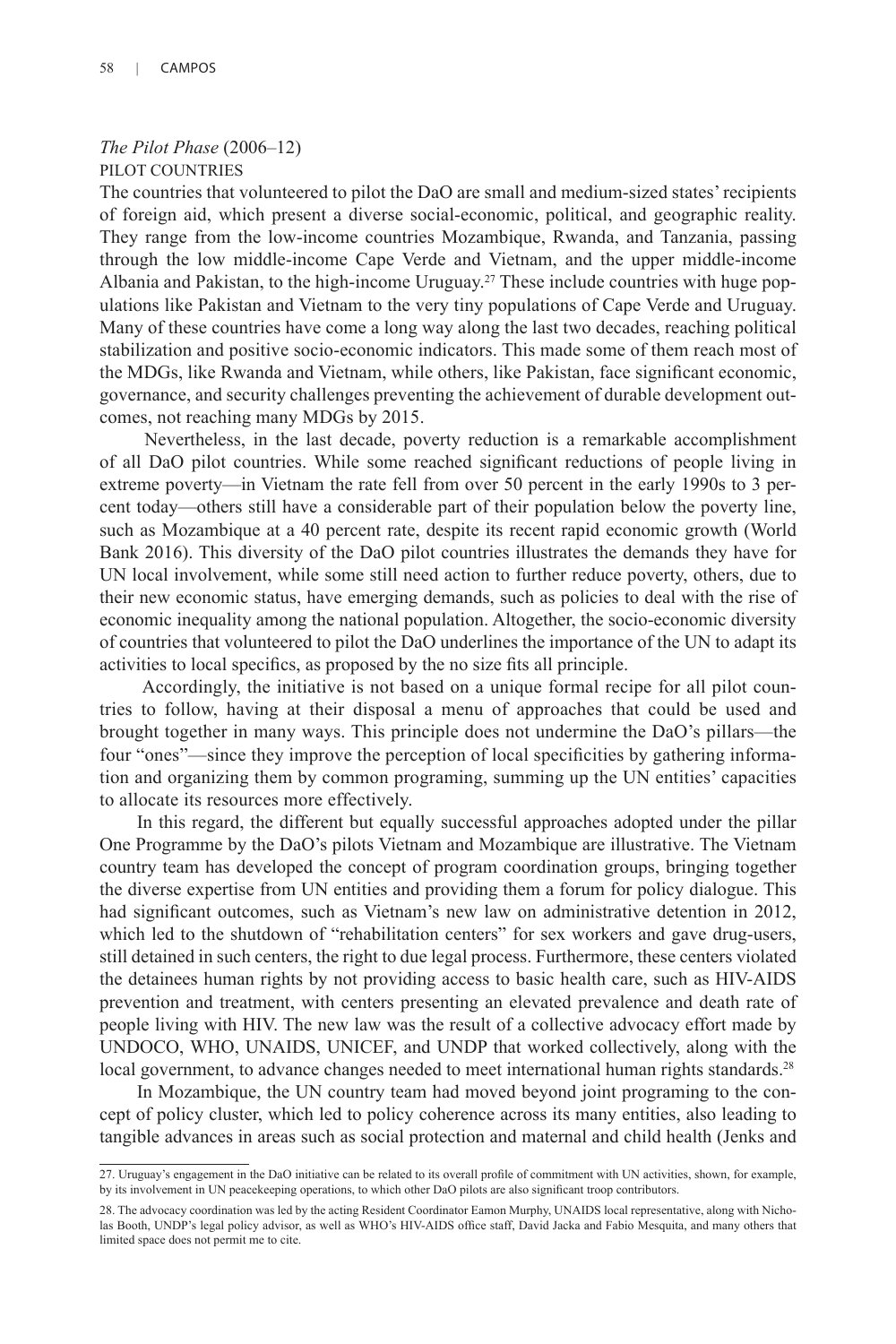Jones 2013, p. 105; Bujones 2013, p. 5). The pilot countries and their development partners had the chance to share and discuss these approaches at the annual meetings on the DaO held annually during its pilot phase.

#### *The High-Level Intergovernmental Conferences on DaO*

In order to share experiences and assess the initiative, a series of high-level intergovernmental conferences on Delivering as One were held between 2009 and 2012 with the presence of representatives of the UN system, major donor countries, pilots, and so-called self-starters non-pilots that progressively adopted the approach. These conferences took place around the globe—Rwanda (2009), Vietnam (2010), Uruguay (2011), and Albania (2012)—and were hosted by the pilot countries, who invited countries from their region to attend and become familiar with the initiative. The final declarations presented an overall positive impression, successively reaffirming the need for proper funding and engagement from donors along with the need for the adoption of norms and procedures by the UN to align with the initiative, both at headquarters and at the local levels.

The number of state actors at these meetings grew consistently, more than doubling from the Kigali conference to Tirana. The rising presence of major foreign aid donors stands out, passing from only three at the first conference to twenty at the last one (see Figure 1 and Appendix for a full list).29 In the same period, the number of self-starters that passed to adopt the DaO doubled, especially among recipients of foreign aid, many of them—forty-seven of fifty-two by November 2015—being members of the G-77 coalition, which originally resisted this reform topic at the UNGA`s negotiations, as seen in the previous section.



#### **Figure 1. Conferences on Delivering as One Attendance30**

The Tirana final declaration (para. 8 and 16) called on the UN secretary-general to mandate the UNDG chair to lead the formulation of Standard Operational Procedures (SOPS) for UN country teams that would enable the full DaO implementation. The definition of SOPs should have been ready in time for the 2012 negotiations of the QCPR, which has biding authority over twenty-three UN entities of the thirty-two working in operational activities; the remaining are primarily the specialized agencies. Nonetheless, it was actually the 2012 QCPR that demanded UNDG to define the DaO SOPs that were published in September 2014. This put to rest the issues presented by the pilots that had been a pivotal challenge to the implementation of the DaO initiative.

<sup>29.</sup> In 2009, only Norway, Spain, and the UK were present, while, in 2012, the U.S. attended alongside other major donors.

<sup>30.</sup> Elaborated by the author, based on these conferences' final declarations. The item *total participants* include the eight pilots and those countries invited to learn about the initiative. A total of seven attended each conference (see Appendix for a full list). It was not possible to establish the number of UN system representatives present, since all conferences' final documents cite some specific higher profile presences, such as the deputy secretary-general and the UNDG chair, but refer generically to "other UN system Senior" presences.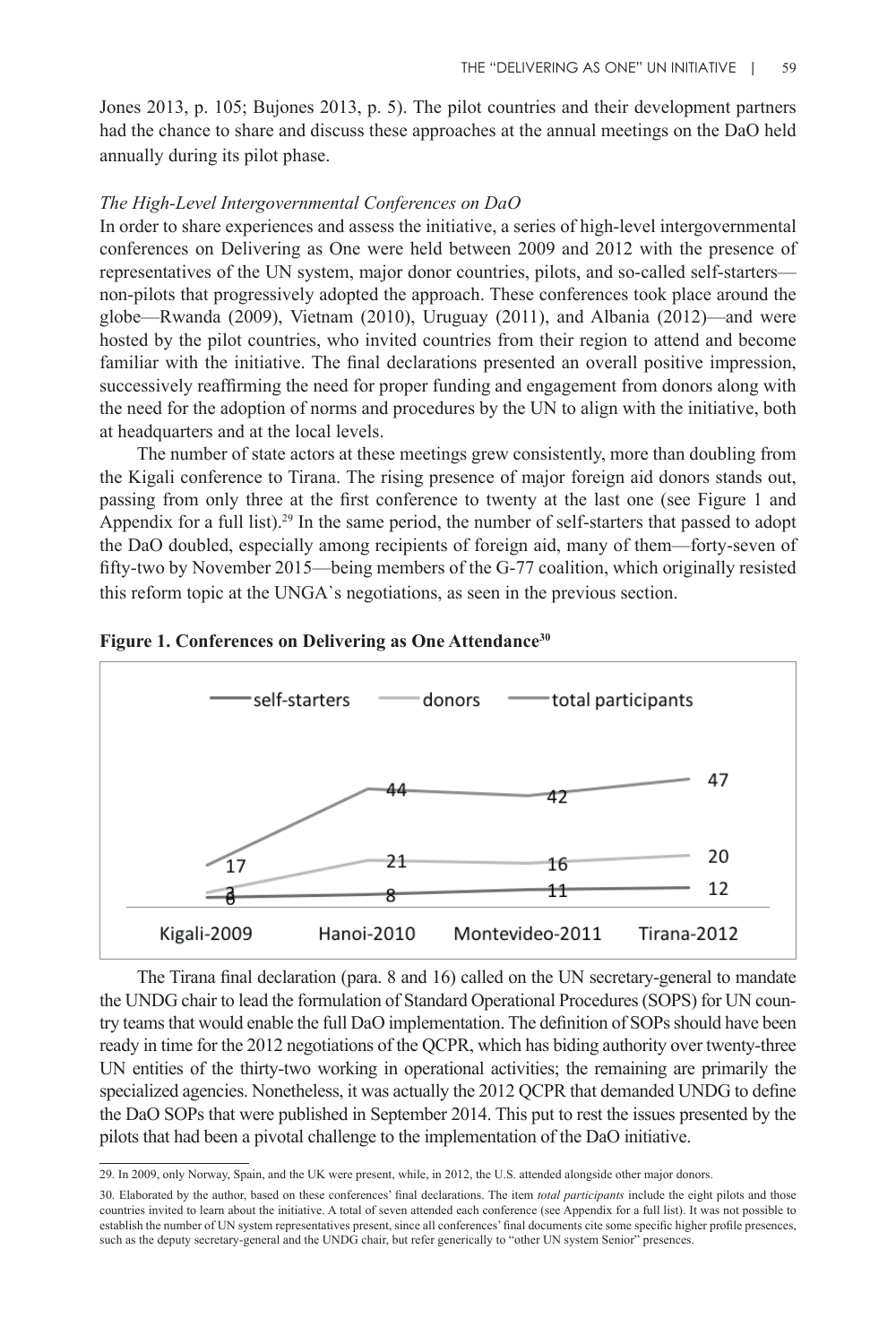These conference documents also point out how the funding trends of UN activities challenge their coherence, defying DaO implementation. Pilots constantly ask donors for predictable and un-earmarked resources, arguing that fragmented funding would only lead to fragmented programing.31 They also highlight the need for greater funding flows and ask that they not be at the expense of core funding from agencies through headquarters, advocating for balanced improvements between core and non-core funding.

At the conferences, pilots pointed out that the One UN Fund was partially successful, since it increased funding predictability for the UN's entities and national governments but only for short-terms due to their annual assignment.<sup>32</sup> However, the One UN Fund importance was recognized as an effective trigger for change, since its softly earmarked nature—directed to a country but not to a specific project—permits programmatic flexibility at the local level and allows recipients to have greater decision-making power over its allocation.

Resources committed to the One UN Fund have experienced a steady increase during the initiative pilot phase, with Tanzania`s fund around \$30 million annually, from 2009 to 2014 and the impressive numbers of Vietnam's fund, which was \$175 million in 2007 (see Figure 2). In spite of these funds currently fading, previous flows might show donors` engagement and may have served as incentives for countries to adopt DaO.

Nonetheless, the One UN Fund corresponds to different shares of the UN system's expenditures for the DaO pilots. In 2011, the One UN Fund accounted for significant shares in some DaO pilots. For example, 30% in Albania, 25% in Vietnam, 22% in Cape Verde, 20% in Rwanda and Tanzania, and 14% in Mozambique, while in other pilots this share was less noteworthy, such as 4% in Uruguay and 4.7% in Pakistan (UN 2012). This means that five out of the eight pilots have reached the threshold of 20%, recently set by the UN Department on Economic and Social Affairs (UNDESA) as the minimum share of common resources necessary to advance the UN local team coordination.



**Figure 2. One UN Fund Disbursement in DaO Pilot Countries**

Elaborated by the author based on UNDG multi-partner trust fund office data.<sup>33</sup>

<sup>31.</sup> See, for example, Montevideo Final Declaration paragraph 23.

<sup>32.</sup> See, for example, paragraph 25 of the Hanoi conference outcome document.

<sup>33.</sup> Vietnam inflows in 2009 were \$170 million, shown by the width of the column graphic. The data used is from Albania One UN Coherence Fund and MDG Achievement Fund; Cape Verde Transition Fund; Tanzania One UN Fund and SDG Fund; Mozambique One UN Fund and MDG Achievement Fund; Pakistan One Fund and Joint Programme FATA; Rwanda One UN Fund and MDG Achievement Fund; Vietnam One UN Fund and MDG Achievement Fund*.* Joint Programmes and the MDG Achievement were taken into consideration due to their allocation and objective similarity with the One UN Fund.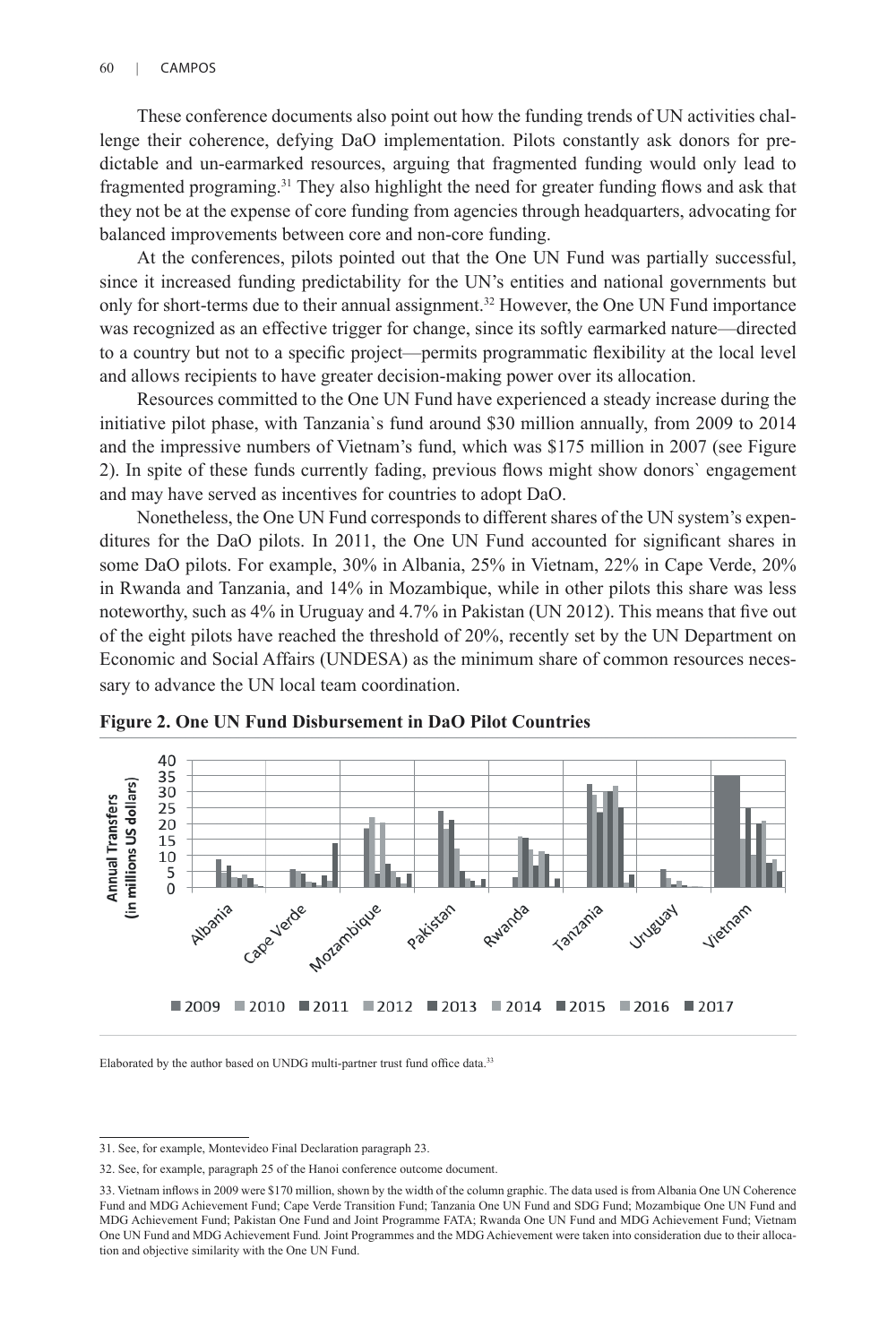The number of countries adopting the initiative have grown steadily (see Figure 3), although not at the pace suggested by the High-Level Panel on System-Wide Coherence, which set as benchmarks twenty by 2009, forty by 2010, and all others by 2012. The majority of the participation coming from the G-77—often resistant to change at the UNGA—that could be seen as a more favorable context for changes today than following the 2005 World Summit.



**Figure 3. UN Member States Adopting DaO**

A more accurate analysis of the self-starters' participation, those that were not pilots, indicates that, participation accelerates when UNGA makes positive decisions over DaO. This is the case when, in 2008, UNGA took note of the High-Level Panel on System-Wide Coherence report, deciding to advance recommendations *exclusively* regarding changes at the country level. This is also the case following the launch of the DaO's Standard Operational Procedures (see Figure 4). Altogether, this seems to point toward a correlation between institutional progress resulting from the intergovernmental decision making at headquarters with the DaO diffusion on the ground.





Source: Elaborated by the author based on the UNDG list of countries adopting DaO.

Source: Elaborated by the author based on UNDG list of countries adopting DaO.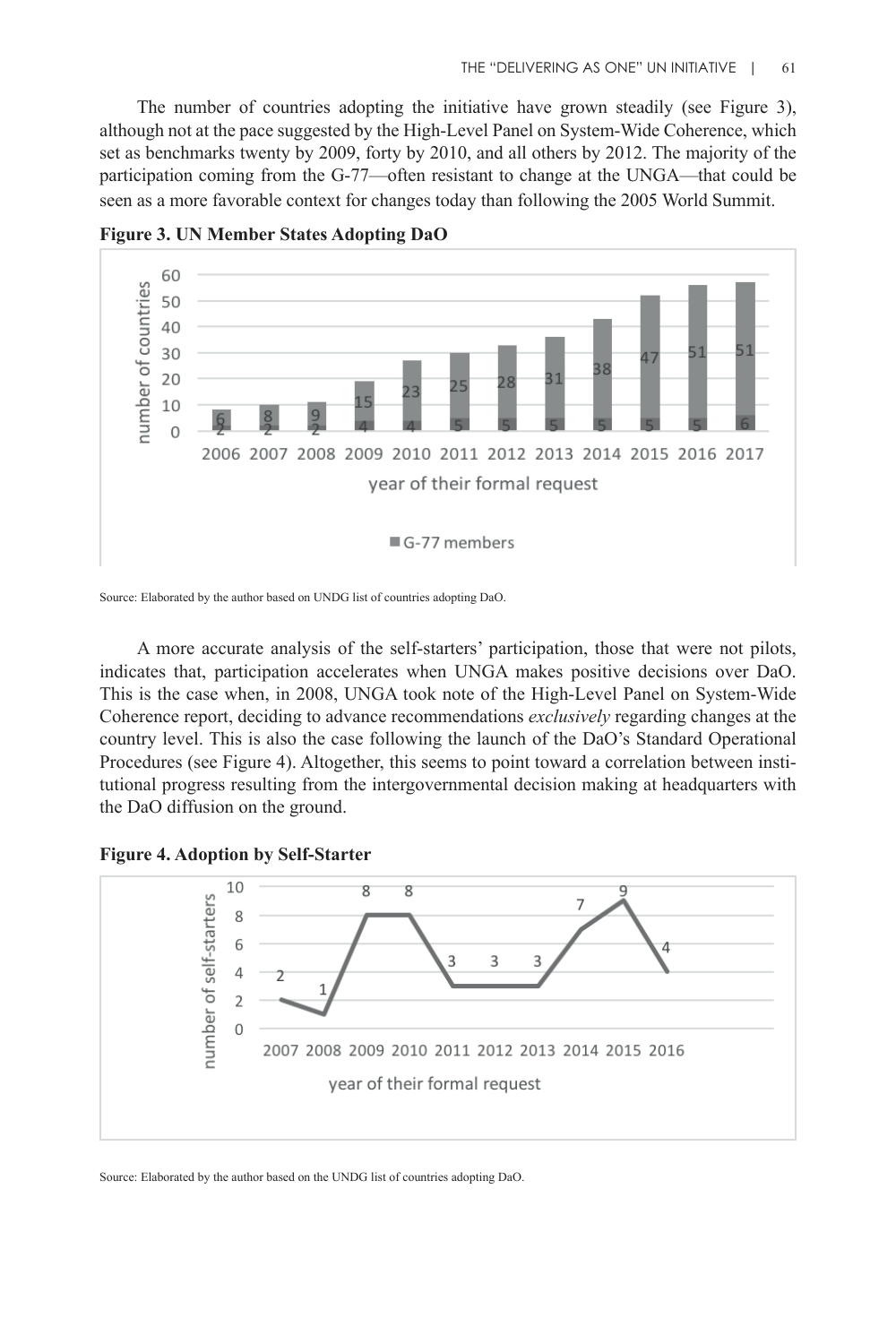## *The Quadrennial Comprehensive Policy Reviews and the Dialogue over the Long-Term Positioning of the UN Development System (2012–16)*

By 2012, the system-wide coherence reform topic—established at the 2005 World Summit was discontinued, while the DaO initiative survived and passed to the QCPR mandate. Accordingly, in 2012, Ban Ki-Moon`s "Secretary-General's Five-Year Action Agenda" launched the "Delivering as One Second Generation," furthering the initiative beyond the pilot phase. Along with the SG's agenda, the 2012 QCPR indicated the member states' interest in consolidating the DaO initiative through the harmonization of operational procedures and the clear definition of each of its "one" pillars (RES67/226), a request made by the pilot countries at their last annual conference. These set off a new DaO phase, since it passed, to be considered by a periodic institutional instrument—the QCPR—prompting the launch of the Standard Operational Procedures for Countries Adopting the "Delivering as One" Approach by UNDG in August 2014.

The 2012–16 QCPR recommends the diffusion of pillars by furthering the resident coordinator and the UNDAF systems as well as the elaboration and adoption of a common budgetary framework by all UN country teams. Improved RC and UNDAF systems have become a part of the institutional structure of every country where the UN performs operational activities, although their monitoring is still a challenge, as the debates over the 2016 QCPR have shown.

The annual surveys carried out with RCs since 2013 indicate some of the shortfalls and advances on each pillar. At the survey conducted in 2015, only 34% of the overall countries where the UN system is engaged in operational activities had adopted a common budgetary framework, compared to 25 % of the 2013 survey, while 63% of countries adopting Delivering as One have a common budgetary framework (DESA 2015).<sup>34</sup>

In 2014, connections between MDGs' silos and the fragmentation of UNDS activities were suggested, leading to a growing awareness of the need for a more integrated approach for the post-2015 development agenda. Therefore, the horizontal character of the 2030 Agenda for Sustainable Development that succeeded the MDGs has given momentum to the debate over UN institutional fragmentation, giving rise to the "Dialogue over the Long-Term Positioning of the United Nations Development System" at the ECOSOC, which was intended to serve as a basis for the 2016 QCPR.

This dialogue was mandated to ECOSOC as a route to an intergovernmental debate over the institutional structure behind the UN's operational activities. The dialogue lasted eighteen months and was divided into two phases, one focused on sharing information with member states to incite well-informed negotiations and decisions, and the other focused on elaborating and presenting concrete proposals to strengthen the UNDS. The first phase took place between December 2014 and June 2015, while the second phase began in December 2015 and was completed by July 2016.

The dialogue focused on the interdependence between the UNDS's organizational structure, function, governance structures, funding, capacity, and partnerships (ECOSOC 2016). This broad scope encompassed the many institutional instruments put into place over the last decade to tackle the UN's fragmented framework—from those at the systemic level (UNDG and CEB) to those at the local level (UNDAF, RC system, and DaO)—giving these reform efforts attention and familiarizing member-states' negotiators with them.

The influence of non-state actors along this process was clear, with reports by the secretariat and recommendations of a special independent team of advisors setting the tone of debates. This set a context for the QCPR to fulfill its mandate to review the UN's activities and advance changes, being interested to observe its reinforcement of previous reform instruments by assessing their implementation status and keeping their momentum. In this respect, the RC's mandate as leader of the entire UNCT has been reaffirmed, as noted by the strong language to detach it from the UNDP's resident representative (A/RES/67/226, para. 139; A/

<sup>34.</sup> The fact that not all countries adopting the DaO have a common budget is due to the fact that many have adopted it recently or the adoption was not, for different reasons, fully implemented.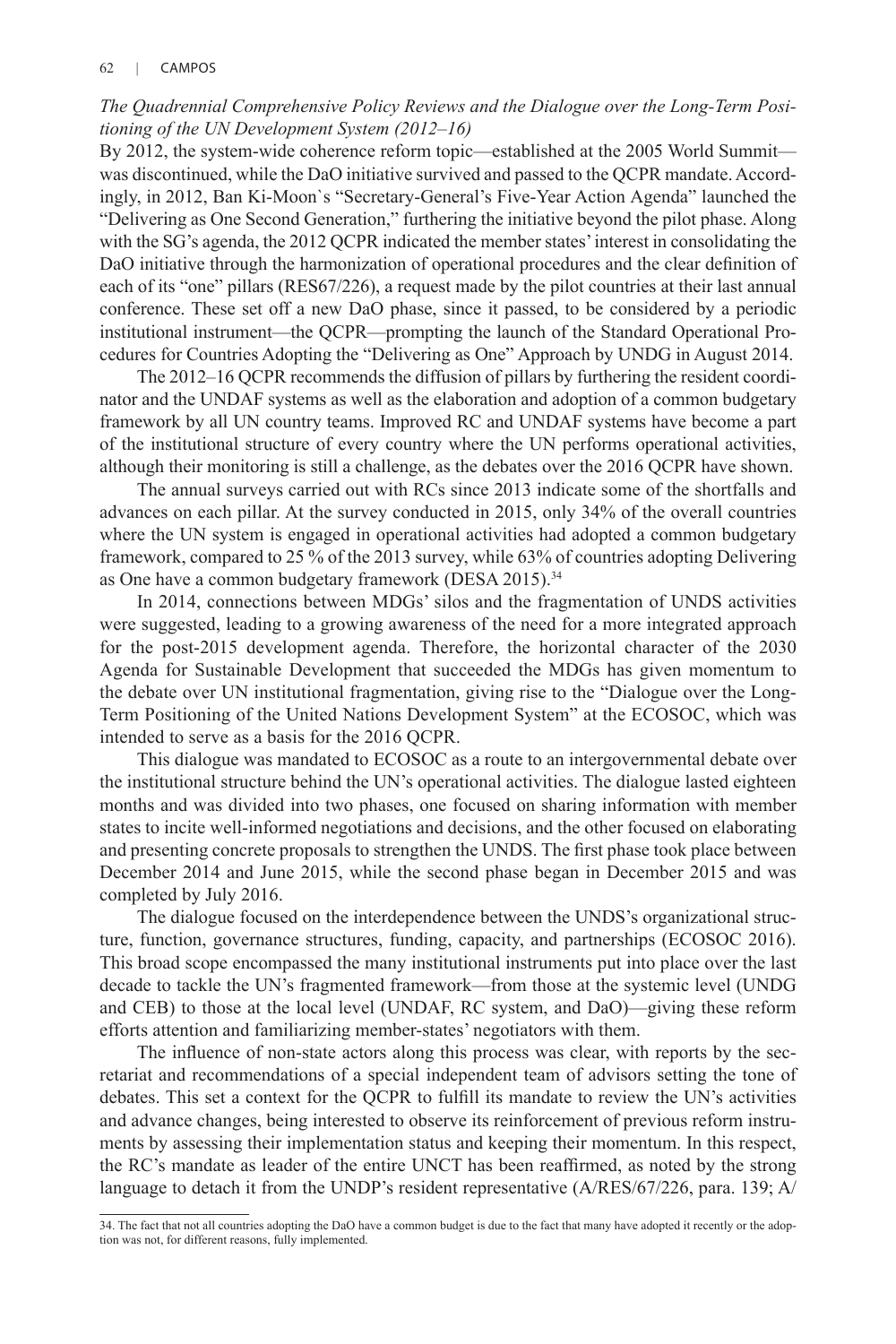RES/71/243, para. 57c). However, the RC decisions must rely on a collegiate consultation process within the UNCT, a recommendation that came from the independent group of advisors (A/RES/71/243, para. 53).

The dialogue debate informed member-states' negotiators about the UN's internal workings, clarifying terminologies, whose indiscriminate use has blurred reform topics, such as the UN's coherence, coordination, and collaboration. At the dialogue, coherence was clearly associated with the UN's normative mandate, while coordination and collaboration were defined as the means necessary to advance a cohesive institutional framework, which resembles Cox and Jacobson's dichotomy of forum and service functions of organizations (1973). Thus, the Agenda 2030 is the normative base for the UN's local activities, with the organizational adjustment being summarized by the slogan "fit for purpose." Since form should follow function, and the SDGs are transversal, the UN should be structured accordingly.

Yet, the 2016 QCPR is more evasive on harmonization of its organizational dimension—*encouraging* the "progressive implementation of standard operating procedures and business operating strategies" (para. 62). And not on its normative dimension, *requesting* the "Secretary-General, to carry out by June 2017 a system-wide outline of present functions, as defined in their strategic plans and similar planning documents (. . .) in support of the implementation of the 2030 Agenda for Sustainable Development (. . .) identifying gaps and overlaps in coverage and providing recommendations for addressing them (para. 19)." And "*also requests* the heads of the entities of the United Nations development system, under the leadership of the Secretary-General, to develop and present by the end of  $2017$  (...) a system-wide strategic document translating those recommendations into concrete actions."

Subsequently, UN reform at the local level, which comprises the bulk of its operational activities, is limited to countries that volunteer to maximize the DaO or make use of the UNDG's standard operating procedures and business operations strategies. Despite this voluntary basis, the fact that forty-seven of the fifty-two countries that currently adopt the DaO are members of the G-77 coalition indicates that the political context has changed and more member states from the global south are willing to implement it.

However, if, on the one hand, the MDGs' silo approach was succeeded by the more integrated SDGs, on the other hand, the financing pattern of UNDS continues to be decentralized and increasingly relies on non-core earmarked contributions. Thus, while the normative dimension is based on goals that have a less fragmented perspective, the operational ones still depend on resources that supposedly intensify its institutional fragmentation.

Accordingly, demands for a more predictable financing pattern were at the center of the 2016– 2020 QCPR, as more multi-year and softly earmarked contributions. This also emphasized the need for funds to be directed to priorities defined both at the systemic level, such as those set by UN system entities' strategic plans, as well as at the local level, such as those determined by UNDAFs. However, this depends on the appropriate elaboration of the aforementioned documents.

The 2016–2020 QCPR also criticized negotiations' failure to develop and operationalize the concept of "critical mass" of core resources (para. 29), which is defined as the minimum amount needed to keep UN system cohesion, falling short of the 2012 QCPR's request. It also urged more transparency of pooled funds, but its recommendations over funding sounded less incisive than those of the previous QCPR. This might be explained by the establishment of Addis Ababa Action Agenda in 2015 at the Third International Conference on Financing for Development, part of Agenda 2030, the QCPR limiting itself to ratifying this agenda.

## **Final Remarks**

Throughout UN system's history, different factors served as drivers that furthered its fragmentation and led to different proposals to tackle its negative effects. The negative effects range from duplications provoked by overlapping mandates of entities that witnessed a haphazard growth along the emergence of the development agenda to the competition for funds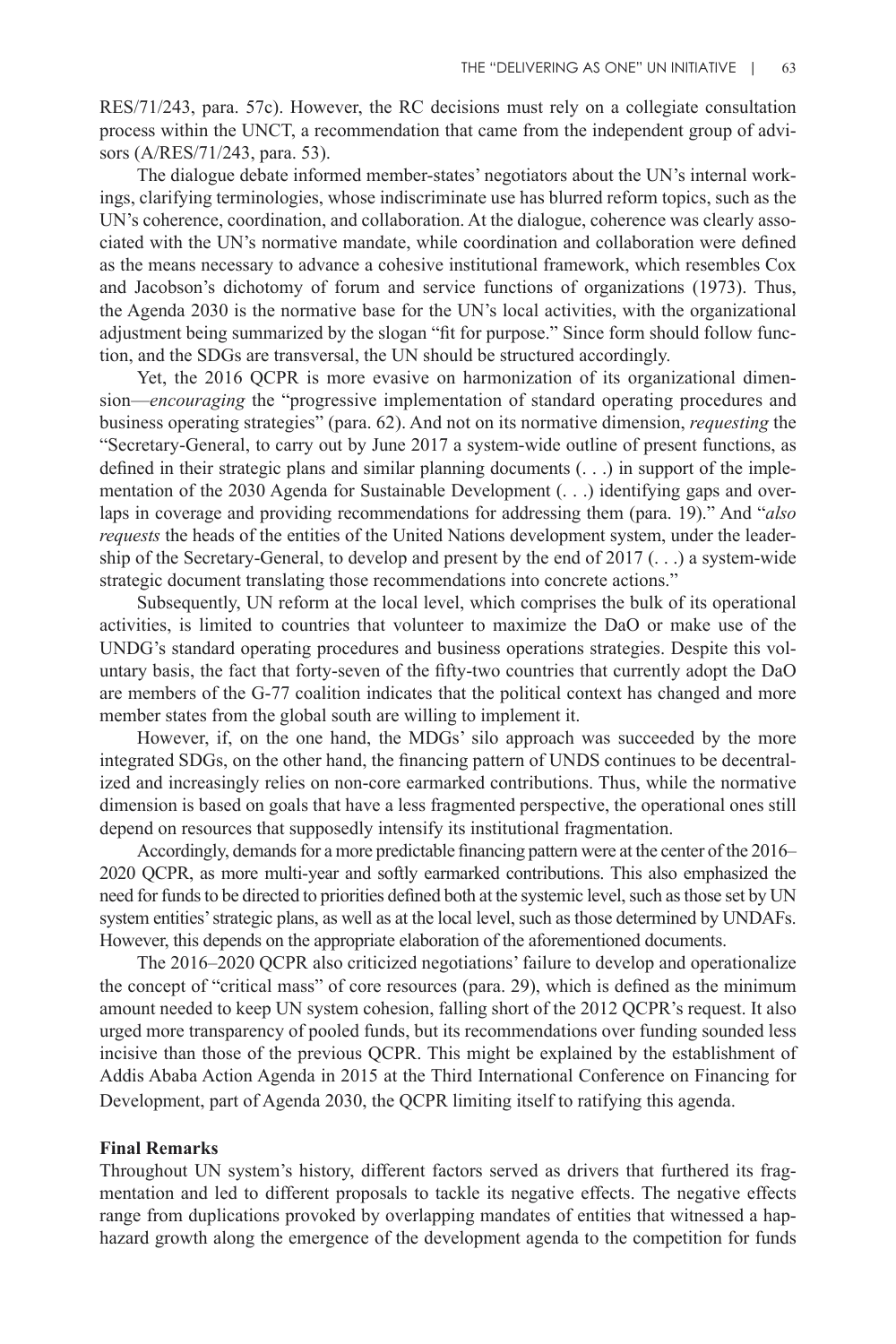in an underfunded system with a decentralized financing structure. Nevertheless, most reform proposals found resistance, some surviving rounds of reform and eventually succeeding or advancing, as the Delivering as One initiative, from which the latest guidance for UNDAFs and the resident coordinators system builds on.

The centralization of the UN system at the country level was proposed since the 1969 capacity study, but its recommendations were implemented gradually, through rounds of reform negotiations that adapted as well as innovated previous propositions. These rounds include Annan's 1997 Reform Agenda and the system-wide coherence topic of the 2005 World Summit, when the DaO initiative was introduced to pilot the local horizontal centralization of the UN system, bypassing a deadlock between aid donors and recipients.

The DaO focus on local horizontal centralization of the UN system made it survive the discontinuation of the reform topic it was born in—system-wide coherence, which intended to advance institutional centralization at the systemic level and proved harder to accomplish. It is interesting to note that when members were asked: "What should be the main organizational priorities of the new secretary-general during the first six to nine months?" The top answer of seven was, "Review the mandate of all UN system entities." Instead, what would be great news would be if this response: "Reduce the number of entities of the UN system," was not one of the bottom two (FUNDS 2016). This shows the complexity for overcoming the stalemate over a less fragmented UN at the systemic level. Meanwhile, the answer: "Establish Delivering as One principles as standard for all program countries" (FUNDS 2016) took the less prestigious but more realistic, second place.

 On the other hand, the DaO—currently under the QCPR mandate—advanced and even incorporated the content of some other reform topics established at the 2005 World Summit, as the administrative reform and the harmonization of business practices, which corresponded to the DaO's pillar One Office that was recently renamed Operating as One. This also reveals the initiative is not static and has been the object of adaptation itself. It transitioned from a proposal emerging close to an agenda of aid effectiveness and efficiency, polarized by developed and developing countries (the latter suspecting the initiative intended to cut costs and impose conditions), to an initiative that was voluntarily adopted by a significant portion of G-77 members in the hope to facilitate their relationship with the UN system or the lure of the promise of new funds, such as the One UN Fund.

It is noteworthy that recent developments—such as UNDAFs, the resident coordinator system guidelines, and their pioneer Standard Operational Procedures—stem from the DaO approach and previous reforms brought under its umbrella. This, along with the more horizontal nature of the SDGs, seems to be a promising future for the DaO, but the UN activities financing landscape remains a challenge to UN cohesion, as the analysis of both 2012 and 2016 QCPRs demonstrates. Further work is needed to examine the DaO content potential and limitations, since the implementation of and compliance with new institutional mechanisms put forward by reforms rounds are not the object of full attention. Therefore, instead of accumulating knowledge of previous experiences and building on constructive criticism, assessments of the UN country-level activities' reforms often do not explore its implementation and their lessons systematically.

#### **REFERENCES**

- Bujones, Alessandra Kubitschek (2013). "Mozambique in Transition and the Future Role of the UN," in Bruce Jens and Bruce Jones (eds.): UN Development at a Crossroads. Center on International Cooperation: New York University.
- Claude, Jr., Inis L. (1956). Swords into Plowshares: The Problems and Prospects of International Organization. New York: Random House.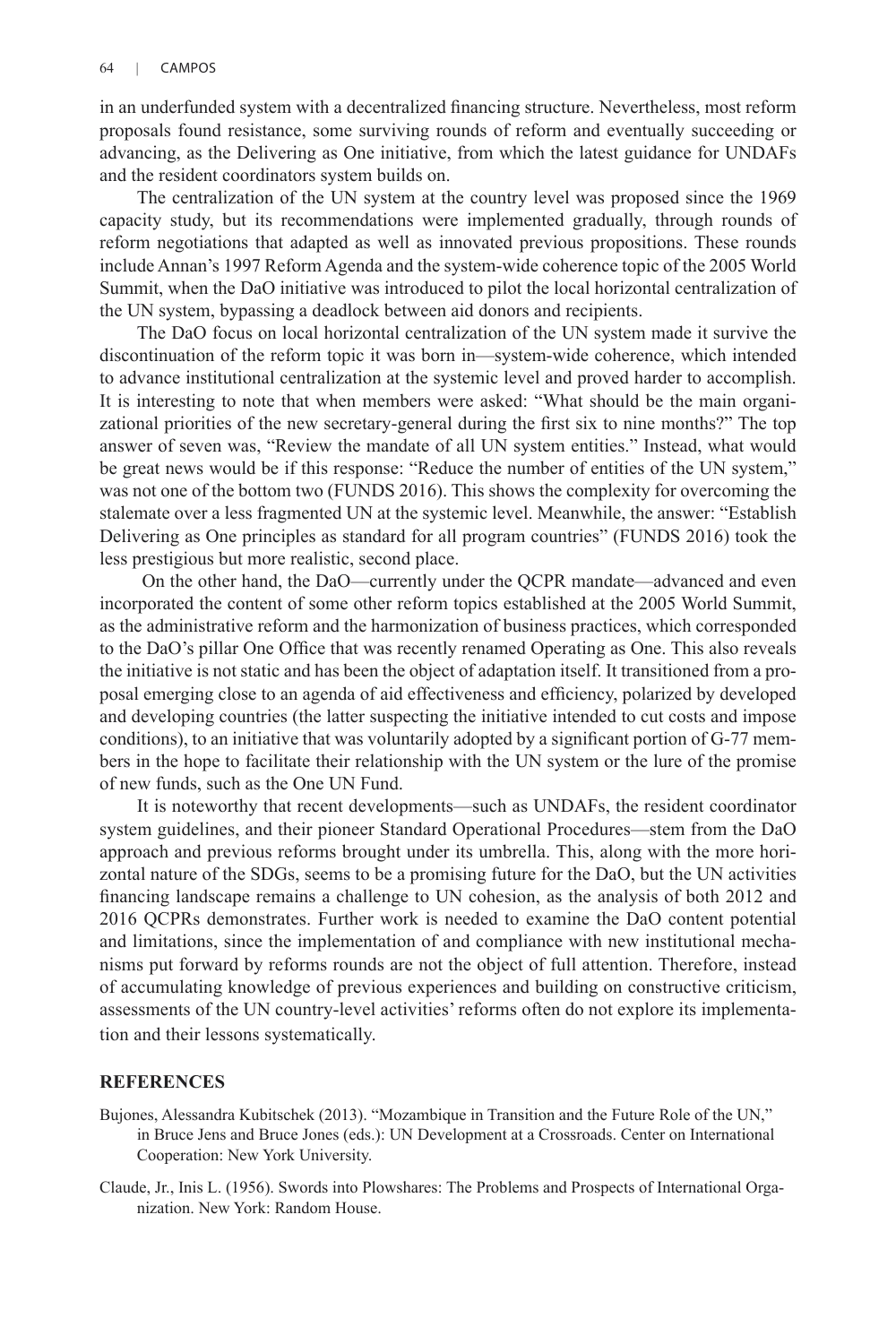- Clemarec, Yannick and Bruce Jenks (2016). Financing the UN Development System Getting it Right for a post-2015 world. New York: Multi-Partner Trust Fund Office and Dag Hammarskjold Foundation.
- Cox, Robert W. and Jacobson, Harold K. (1973). The Anatomy of Influence: Decision Making in International Organization. New Haven: Yale University Press.
- Freiesleben, J. Von (2008). "System-wide coherence." Managing Change at the United Nation. New York: Center for UN reform Education.
- Jenks, Bruce (2014). "Financing the UN development system and the future of multilateralism" in *Third World Quarterly*, 35:10, 1809–1828.
- Jenks, Bruce and Bruce Jones (2013). UN Development at a Crossroads. Center International Cooperation: New York University.
- Lund, Jakob (2010). "The Group of 77 and the Second Committee," in Lidya Swart and Jacob Lund (eds): The Group of 77: Perspectives on its Role in the UN General Assembly. New York: Center for UN Reform Education.
- Muller, Joachim (2010). Reforming the United Nations: The Challenge of Working Together. Leiden, Boston: Martinus Nijhoff Publishers.
- Muller, Joachim (2017). Reforming the United Nations: A Chronology. Leiden, Boston: Martinus Nijhoff Publishers.
- Smith, Courtney B. (2006). Politics and Process at the United Nations: the global dance. Colorado: Lynne Rienner Publishers.
- Swart, Lidya (2010). "The Group of 77 and the fifth committee" in Lidya Swart and Jacob Lund (eds): The Group of 77: Perspectives on its Role in the UN General Assembly. New York: Center for UN Reform Education. www.centerforunreform.org/?q=node/437.
- Tsebelis, George. Nested Games: rational choice in comparative politics. University of California Press, Berkeley and Los Angeles, 1990.
- Weinlich, Silke (2011). Reforming Development Cooperation at the United Nations: An analysis of policy position and actions of key states on reform options. Bonn: German Development Institute.
- Weiss, Thomas G. (2013). What's Wrong with the United Nations and How to Fix It (2nd edition)*.* Cambridge: Polity Press.

#### **DOCUMENTS**

- CEB (2005). One United Nations: Catalyst for Progress and Change—how the Millennium Declaration is Changing the Way the United Nations System Works.
- Future of United Nations Development System Project (14 December 2016). Global Survey on Priorities for the new Secretary-General. Future of United Nations Development System Project (14 December 2016). Global Survey on Priorities for the new Secretary-General.
- Person Commission on International Development (1969). *Partners in Development*. London, Pall Mall Press.
- UNDG (2015). Delivering as One Countries as of November 2015.
- United Nations (19 December 1983). Comprehensive Triennial Policy Review of operational activities for development of the United Nations System, UN doc. A/RES/38/171
- United Nations (22 December 1989). Comprehensive Triennial Policy Review of operational activities for development of the United Nations System, UN doc. A/RES/44/211
- United Nations (22 December 1992). Triennial Policy Review of operational activities of the United Nations development system, UN doc. A/RES/47/199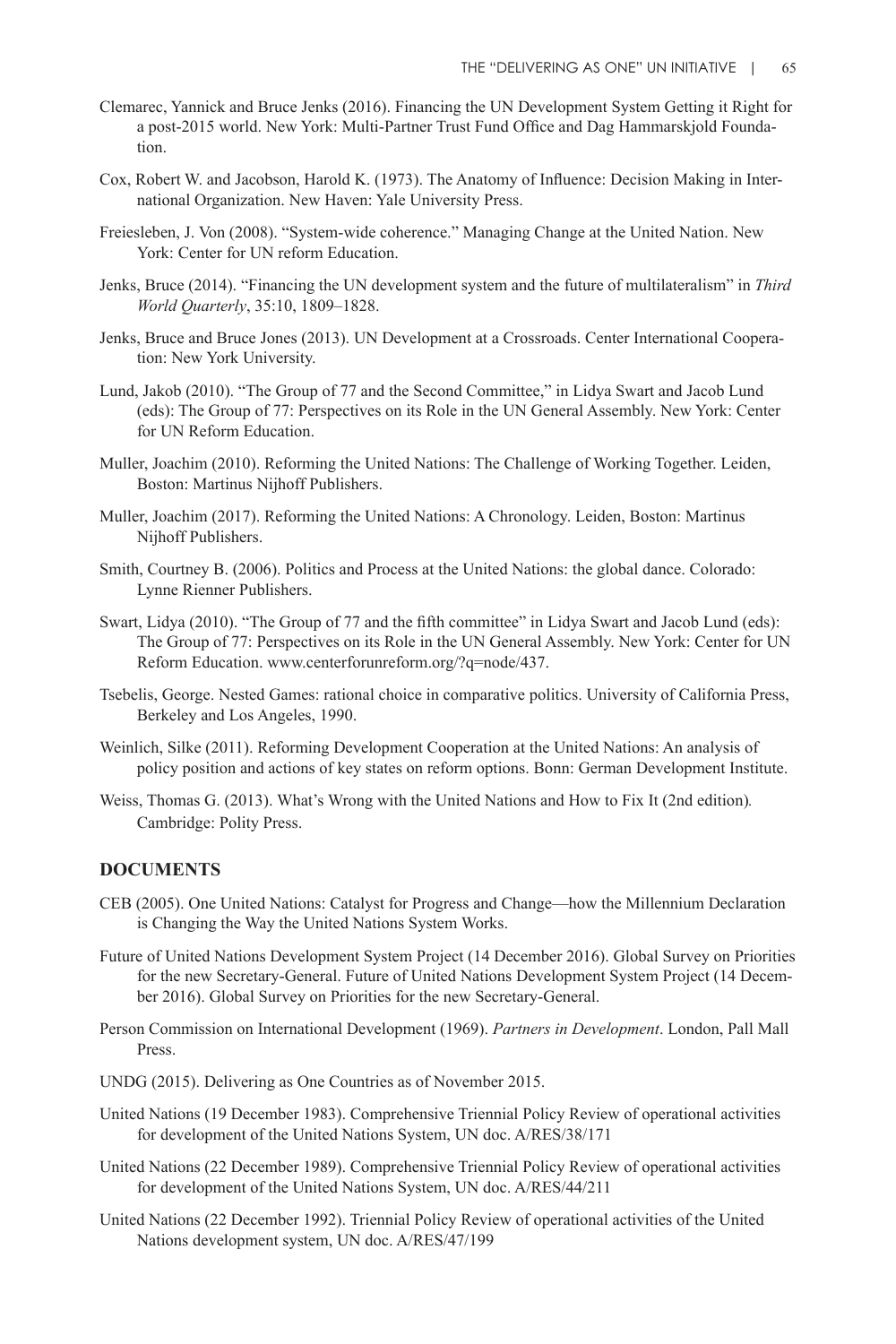#### 66 | CAMPOS

United Nations (18 September 2000). Millennium Declaration, UN doc. A/RES/55/L.2.

- United Nations (24 October 2005). 2005 World Summit Final Declaration, UN doc. A/RES/60/1.
- United Nations (2005). Joint Inspection Unit Report Some Measures to improve overall performance if the united Nations System at the Country Level. Part I: "A short history of United Nations Reform in Development". By Doris Bertrand, UN doc. JIU/REP/2005/2.
- United Nations (9 November 2006). Delivering as One: Report of the High-level Panel on United Nations System-wide Coherence in the areas of development, humanitarian assistance and the environment, UN doc. A/RES/61/583.
- United Nations (7 October 2008). System-wide coherence General Assembly Resolution, UN doc. A-62/277.
- United Nations (September 2012). Independent Evaluation of Delivering as One, UN doc. A/66/859.
- United Nations (14 December 2012). Quadrennial comprehensive policy review of operational activities for development pf the United Nations system, UN doc. A-67/442.
- United Nations (9 December 2016). Quadrennial comprehensive policy review of operational activities for development of the United Nations system, UN doc. A/C.2/71/L.37.
- United Nations Development Programme United Nations (1969). A Study of the Capacity of the United Nations Development System. By Sir Robert Gillman Allen Jackson. Vol. I and II.
- United Nations Development Programme (2011). Deliver as One: HIV and the Law in Viet Nam, in Innovative approaches—UN in Viet Nam. Available at www.asia-pacific.undp.org/content/ dam/rbap/docs/Research%20&%20Publications/hiv\_aids/rbap-hhd-2012-innovative-approachesvietnam-delivering-as-one-hiv-law.pdf.
- United Nations Development Group (2014). Standard Operational Procedures for Countries Adopting the "Delivering as One Approach."
- Kigali High-Level Intergovernmental Conference on DaO Final Declaration, 2009. Available at www. un.cv/files/Outcome%20Statement%20Kigali%20FINAL%2020091021.pdf
- Hanoi High-Level Tripartite Conference on DaO Final Declaration, Vietnam, 2010. Available at www. un.org.vn/en/feature-articles-press-centre-submenu-252/1360-presentations-a-photos-from-day-1-of-the-hanoi-conference.html .
- Montevideo High-Level Intergovernmental Conference on DaO Final Declaration, Uruguay, 2011. Available at https://undg.org/wp-content/uploads/2014/12/Item-3b-Outcome-Montevideo-Conference-final-English.pdf.
- Tirana High Level Intergovernmental Conference on DaO Final Declaration, Albania, 2012. Available at www.un.org.al/editor-files/file/Tirana%20Conference%20Outcome%20Document.pdf.
- The Government of the Socialist Republic of Viet Nam and the United Nations in Viet Nam. One Plan (2012-2016). Available at www.unfpa.org/sites/default/files/portal-document/Viet%20Nam\_ UNDAF%202012-2016.pdf.pdf.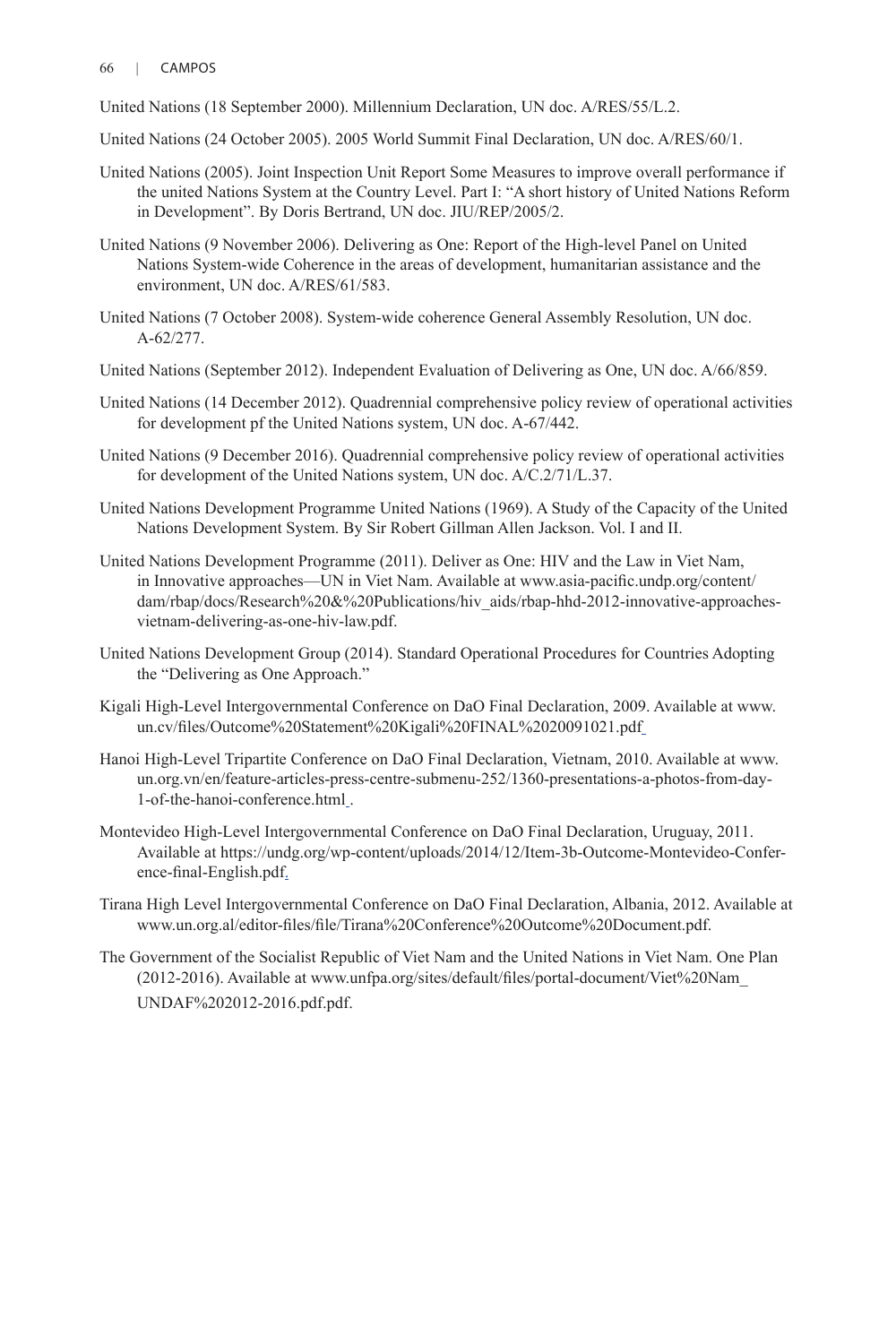## **APPENDIX**

| Conferences        | Donors                                                                                                                                                                                                                                                                  | Self-Starters                                                                                                               | <b>Invited Countries</b>                                                            |
|--------------------|-------------------------------------------------------------------------------------------------------------------------------------------------------------------------------------------------------------------------------------------------------------------------|-----------------------------------------------------------------------------------------------------------------------------|-------------------------------------------------------------------------------------|
| Kigali<br>2009     | Norway, Spain and<br>United Kingdom                                                                                                                                                                                                                                     | Benin, Bhutan,<br>Comores, Papua<br>New Guinea,<br>Kiribati, Malawi                                                         | No-information                                                                      |
| Hanoi<br>2010      | Australia, Austria,<br>Belgium, Bulgaria,<br>Canada, Denmark,<br>European Union,<br>Finland, France,<br>Germany, Ireland,<br>Japan, Luxembourg,<br>Netherlands, New<br>Zealand, Norway,<br>Spain, Sweden,<br>Switzerland, United<br>Kingdom and United<br><b>States</b> | Bhutan, Comores,<br>Papua New<br>Guinea, Kiribati,<br>Malawi, Kyr-<br>gyzstan, Lesotho,<br>Montenegro                       | Cambodia, Ethiopia,<br>Jordan, Laos, Mali,<br>Moldova, and Nepal                    |
| Montevideo<br>2011 | Australia, Austria,<br>Canada, European<br>Union, Finland,<br>France, Germany,<br>Ireland, Italy, Japan,<br>The Netherlands,<br>Norway, Spain,<br>Sweden, Switzer-<br>land, and United<br>Kingdom                                                                       | Bhutan, Botswana,<br>Comoros, Ethiopia,<br>Ghana, Kiribati,<br>Kyrgyzstan, Leso-<br>tho, Malawi, Mali,<br>and Montenegro    | Argentina, Chile,<br>Costa Rica, El Sal-<br>vador, Mexico, Para-<br>guay and Russia |
| Tirana<br>2012     | Australia, Austria,<br>Belgium, Czech<br>Republic, Den-<br>mark, Finland,<br>France, Germany,<br>Greece, Hungary,<br>Italy, Netherlands,<br>Norway, Romania,<br>Spain, Sweden,<br>Switzerland, Turkey,<br>United Kingdom,<br>United States of<br>America                | Bhutan, Comoros,<br>Ethiopia, Kenya,<br>Kyrgyzstan, Liberia,<br>Malawi, Montene-<br>gro, Namibia, Papua<br>New Guinea, Laos | hina, Egypt, Kuwait,<br>Macedonia, Russian<br>Federation, Serbia                    |

**Table 1. Presence at DaO Conferences 2009–12**

Elaborated by the author based on these conferences final declarations.